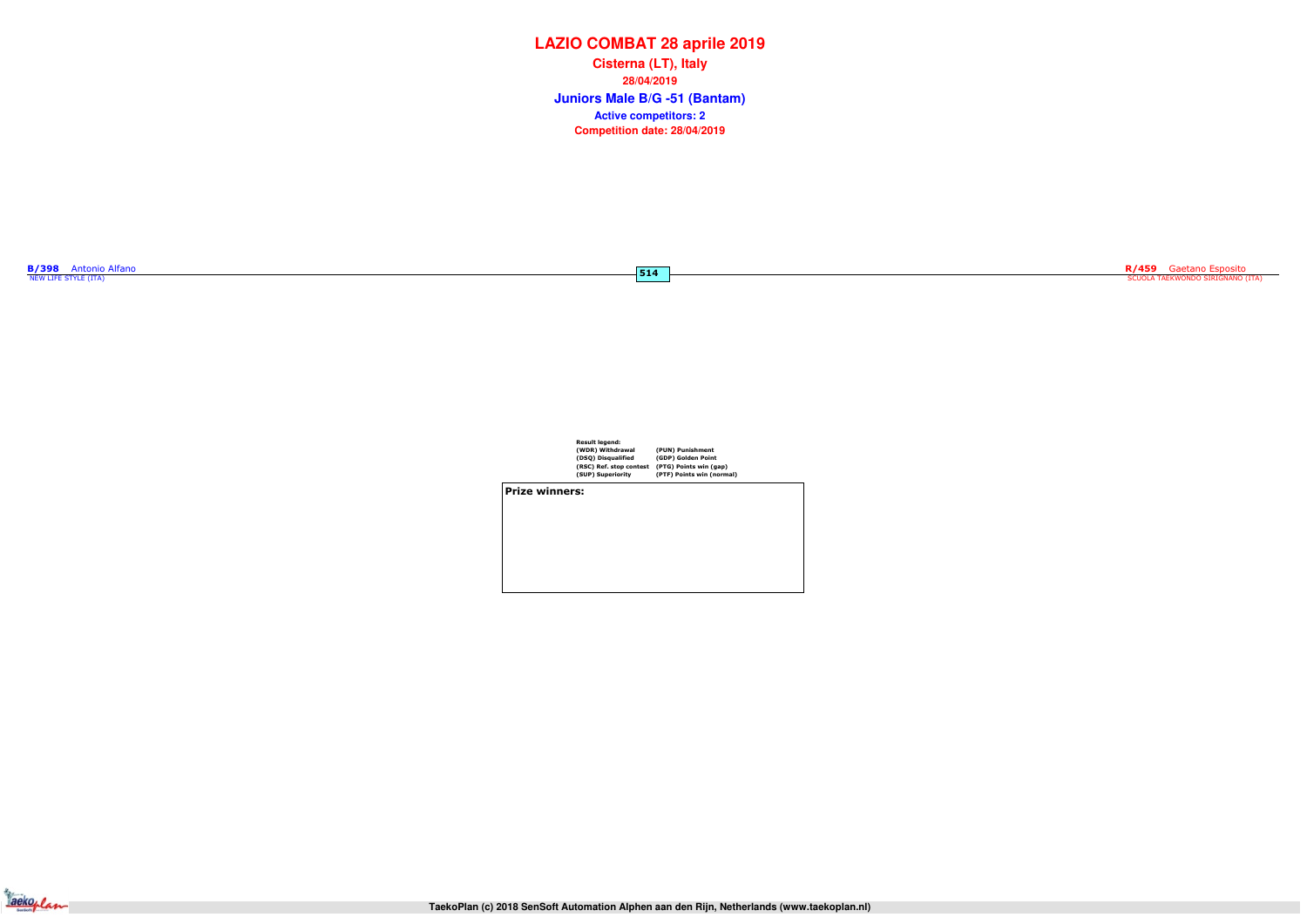| <b>B/93</b> | Yuri Di Girolamo          |  |
|-------------|---------------------------|--|
|             | a.s.d. TAEKWONDO 16 (ITA) |  |

 $\overline{414}$ 

| <b>Result legend:</b>   |                           |
|-------------------------|---------------------------|
| (WDR) Withdrawal        | (PUN) Punishment          |
| (DSQ) Disqualified      | (GDP) Golden Point        |
| (RSC) Ref. stop contest | (PTG) Points win (gap)    |
| (SUP) Superiority       | (PTF) Points win (normal) |
|                         |                           |

Prize winners:

Jackoplan

# **LAZIO COMBAT 28 aprile 2019**

**Juniors Male B/G -55 (Feather) Cisterna (LT), Italy28/04/2019Competition date: 28/04/2019 Active competitors: 2**

R/71 Diego Rosati<br>A.S.D. HWARANG SPORTING CLUB (ITA)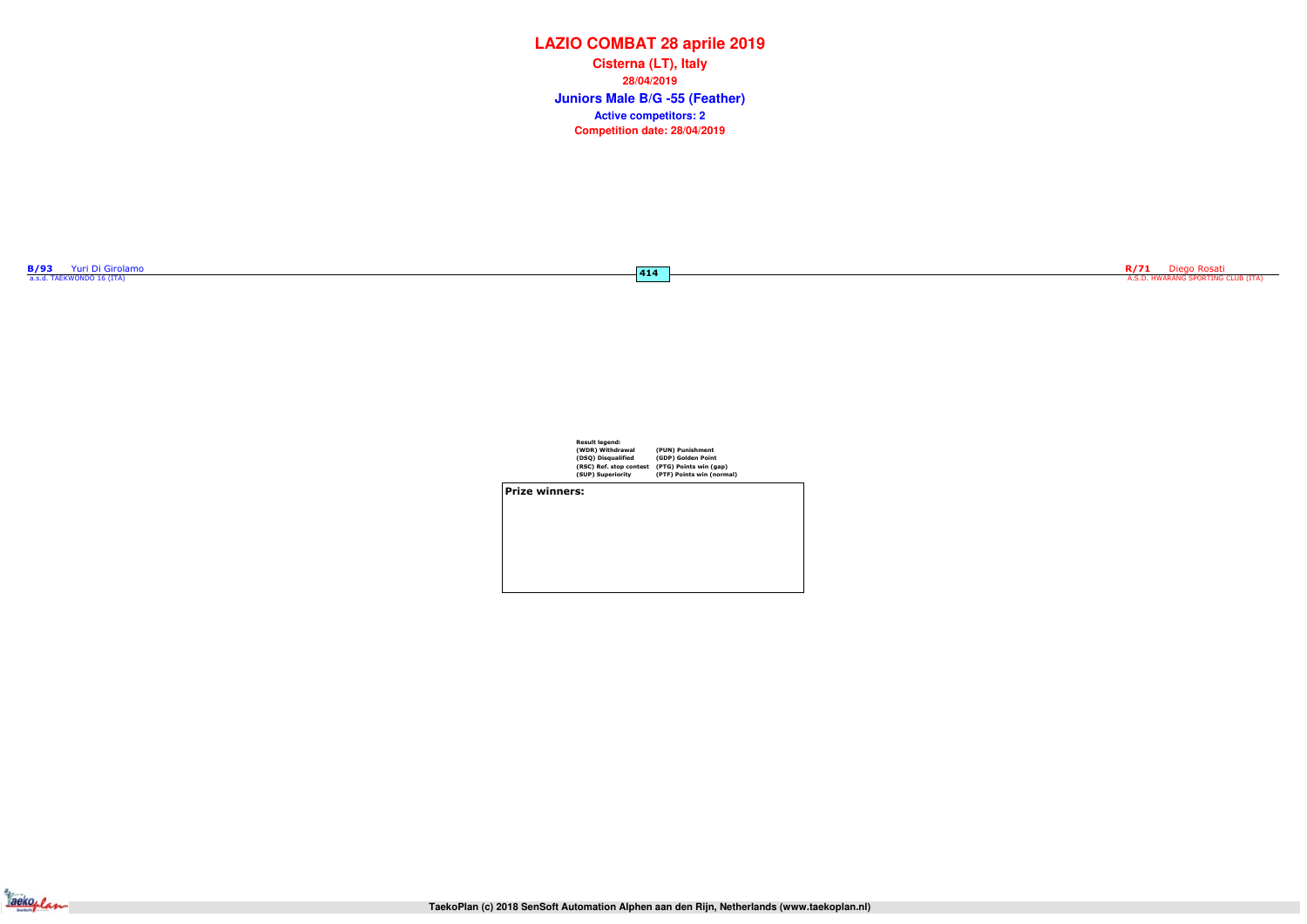



|                       | <b>Result legend:</b><br>(WDR) Withdrawal<br>(DSQ) Disqualified<br>(RSC) Ref. stop contest<br>(SUP) Superiority | (PUN) Punishment<br>(GDP) Golden Point<br>(PTG) Points win (gap)<br>(PTF) Points win (normal) |  |
|-----------------------|-----------------------------------------------------------------------------------------------------------------|-----------------------------------------------------------------------------------------------|--|
| <b>Prize winners:</b> |                                                                                                                 |                                                                                               |  |
|                       |                                                                                                                 |                                                                                               |  |

## **LAZIO COMBAT 28 aprile 2019**

**Juniors Male B/G -63 (Welter) Cisterna (LT), Italy28/04/2019Competition date: 28/04/2019 Active competitors: 3**



Jacksoplan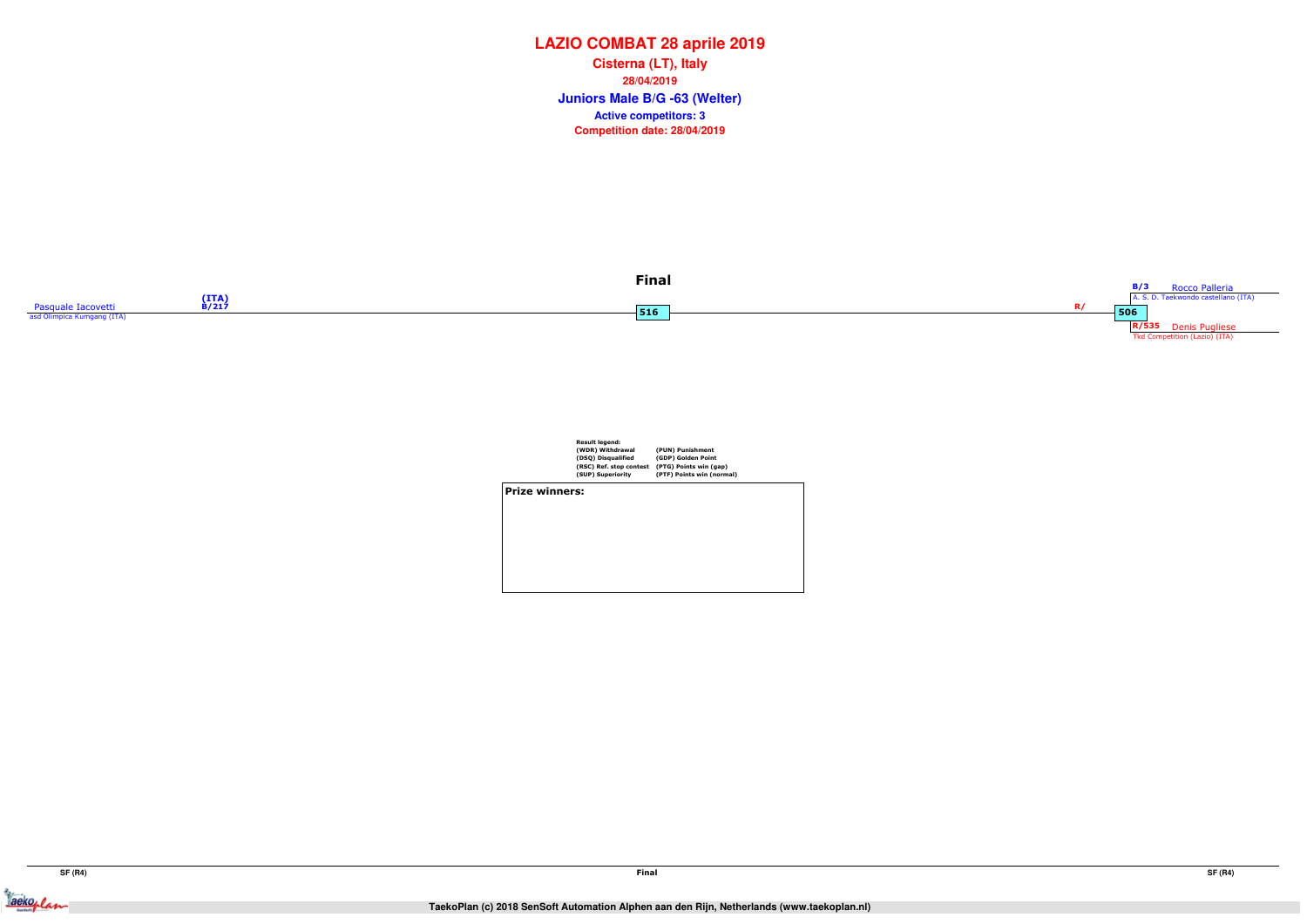Jackeplan



|                | <b>Result legend:</b><br>(WDR) Withdrawal<br>(DSQ) Disqualified | (PUN) Punishment<br>(GDP) Golden Point              |  |
|----------------|-----------------------------------------------------------------|-----------------------------------------------------|--|
|                | (RSC) Ref. stop contest<br>(SUP) Superiority                    | (PTG) Points win (gap)<br>(PTF) Points win (normal) |  |
| Prize winners: |                                                                 |                                                     |  |
|                |                                                                 |                                                     |  |
|                |                                                                 |                                                     |  |

## **LAZIO COMBAT 28 aprile 2019**

**Juniors Male B/G -68 (Light Middle) Cisterna (LT), Italy28/04/2019Competition date: 28/04/2019 Active competitors: 3**

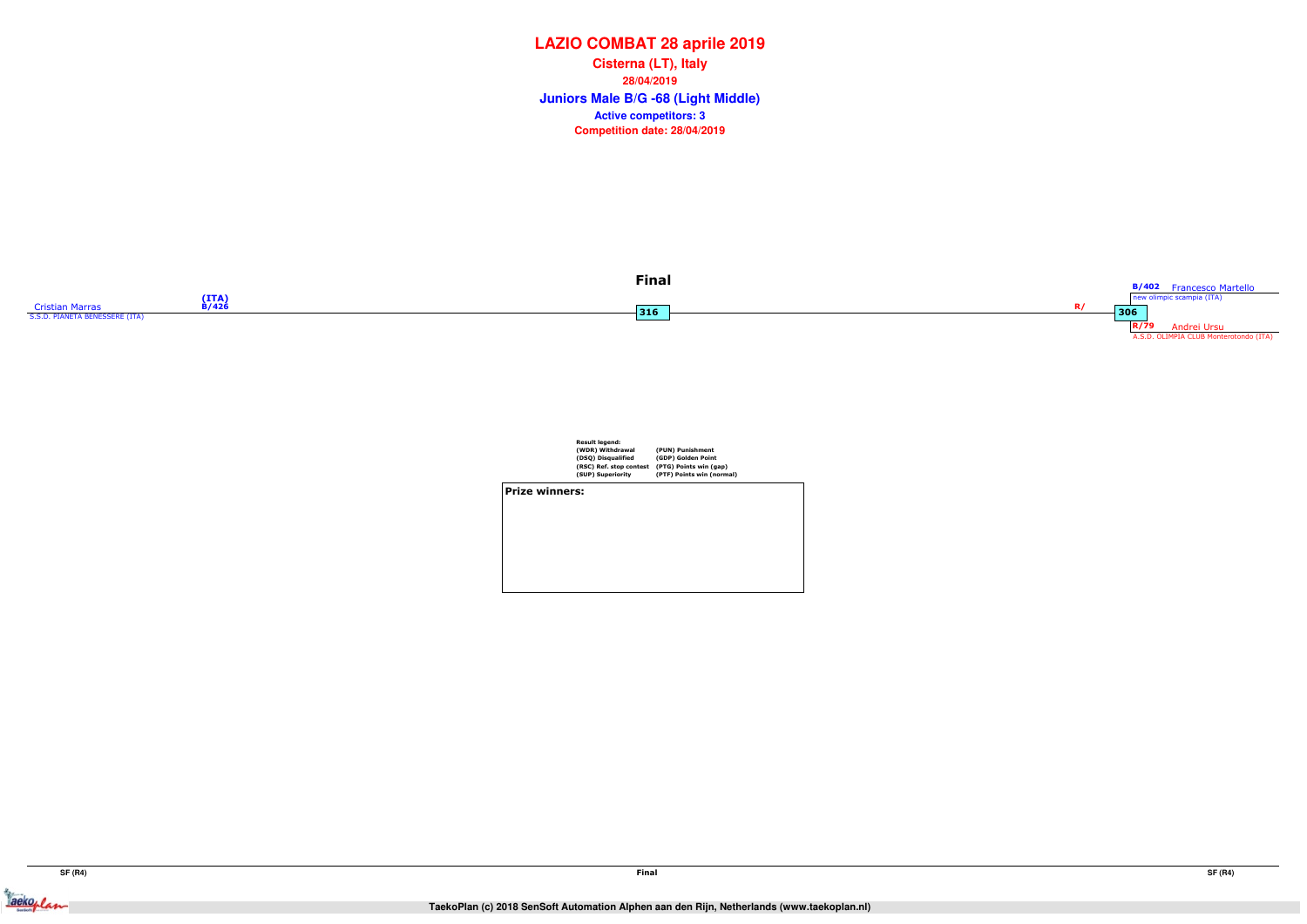

|                | <b>Result legend:</b><br>(WDR) Withdrawal<br>(DSQ) Disqualified<br>(RSC) Ref. stop contest<br>(SUP) Superiority | (PUN) Punishment<br>(GDP) Golden Point<br>(PTG) Points win (gap)<br>(PTF) Points win (normal) |  |
|----------------|-----------------------------------------------------------------------------------------------------------------|-----------------------------------------------------------------------------------------------|--|
| Prize winners: |                                                                                                                 |                                                                                               |  |
|                |                                                                                                                 |                                                                                               |  |
|                |                                                                                                                 |                                                                                               |  |
|                |                                                                                                                 |                                                                                               |  |
|                |                                                                                                                 |                                                                                               |  |
|                |                                                                                                                 |                                                                                               |  |
|                |                                                                                                                 |                                                                                               |  |

## **LAZIO COMBAT 28 aprile 2019**

**Juniors Male B/G +78 (Heavy) Cisterna (LT), Italy28/04/2019Competition date: 28/04/2019 Active competitors: 4**

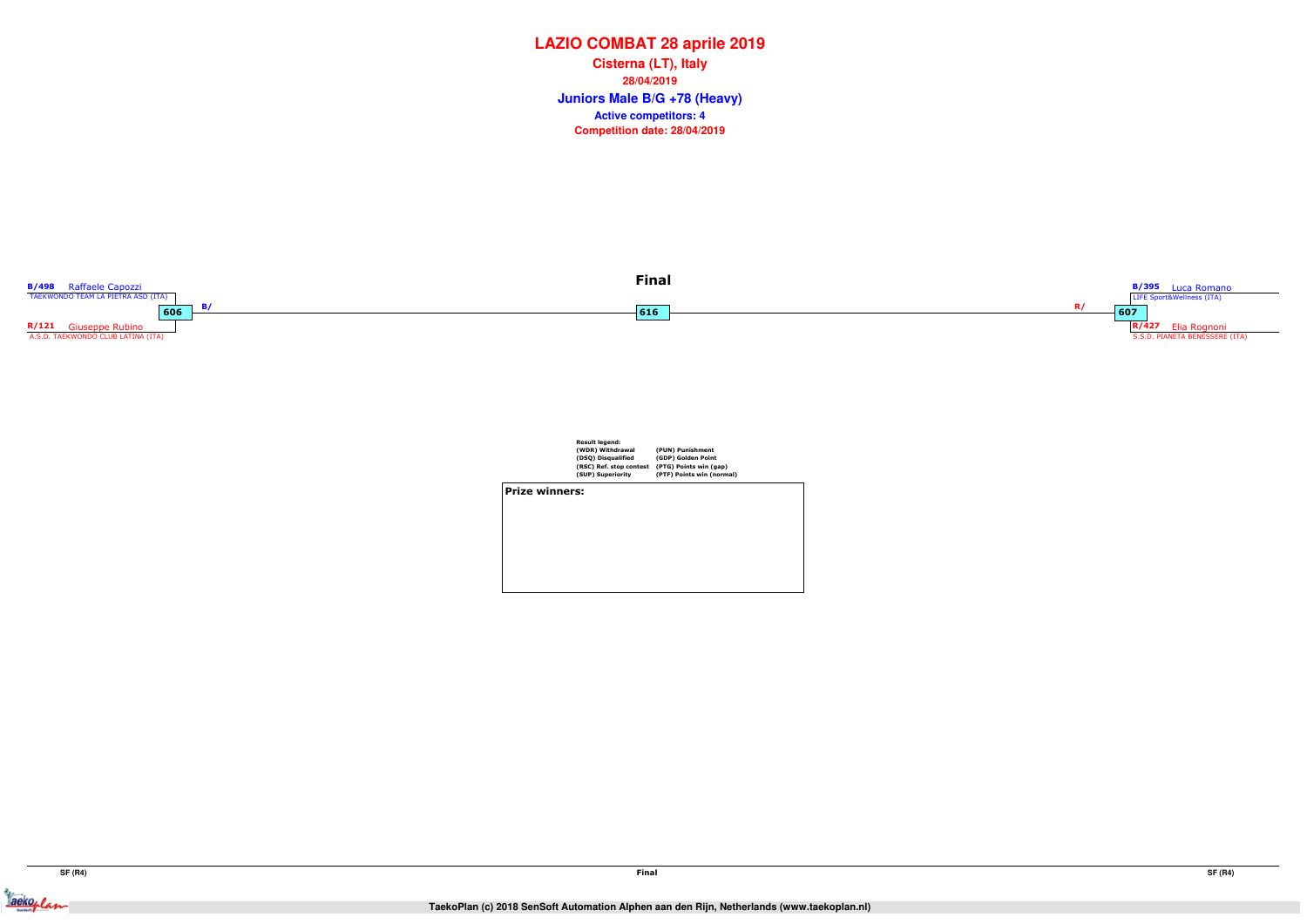

|                | <b>Result legend:</b><br>(WDR) Withdrawal<br>(DSQ) Disqualified<br>(RSC) Ref. stop contest<br>(SUP) Superiority | (PUN) Punishment<br>(GDP) Golden Point<br>(PTG) Points win (gap)<br>(PTF) Points win (normal) |  |
|----------------|-----------------------------------------------------------------------------------------------------------------|-----------------------------------------------------------------------------------------------|--|
| Prize winners: |                                                                                                                 |                                                                                               |  |
|                |                                                                                                                 |                                                                                               |  |
|                |                                                                                                                 |                                                                                               |  |
|                |                                                                                                                 |                                                                                               |  |
|                |                                                                                                                 |                                                                                               |  |
|                |                                                                                                                 |                                                                                               |  |

## **LAZIO COMBAT 28 aprile 2019**

**Juniors Female B/G -52 (Light) Cisterna (LT), Italy28/04/2019Competition date: 28/04/2019 Active competitors: 4**



Tackeplan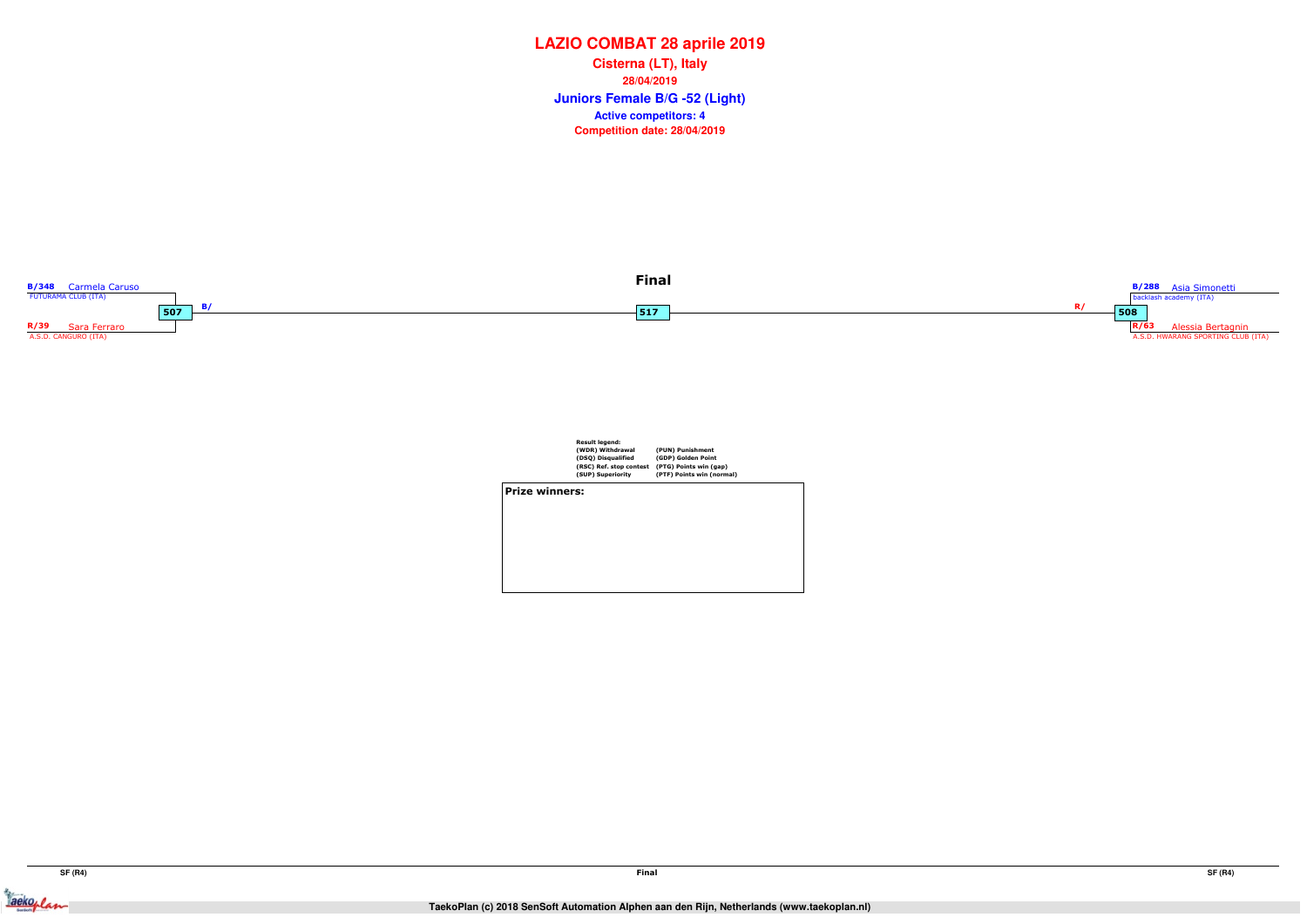Jackeplan





|                | <b>Result legend:</b><br>(WDR) Withdrawal<br>(DSQ) Disqualified<br>(RSC) Ref. stop contest<br>(SUP) Superiority | (PUN) Punishment<br>(GDP) Golden Point<br>(PTG) Points win (gap)<br>(PTF) Points win (normal) |  |
|----------------|-----------------------------------------------------------------------------------------------------------------|-----------------------------------------------------------------------------------------------|--|
| Prize winners: |                                                                                                                 |                                                                                               |  |
|                |                                                                                                                 |                                                                                               |  |
|                |                                                                                                                 |                                                                                               |  |
|                |                                                                                                                 |                                                                                               |  |
|                |                                                                                                                 |                                                                                               |  |

## **LAZIO COMBAT 28 aprile 2019**

**Juniors Female B/G -63 (Middle) Cisterna (LT), Italy28/04/2019Competition date: 28/04/2019 Active competitors: 3**

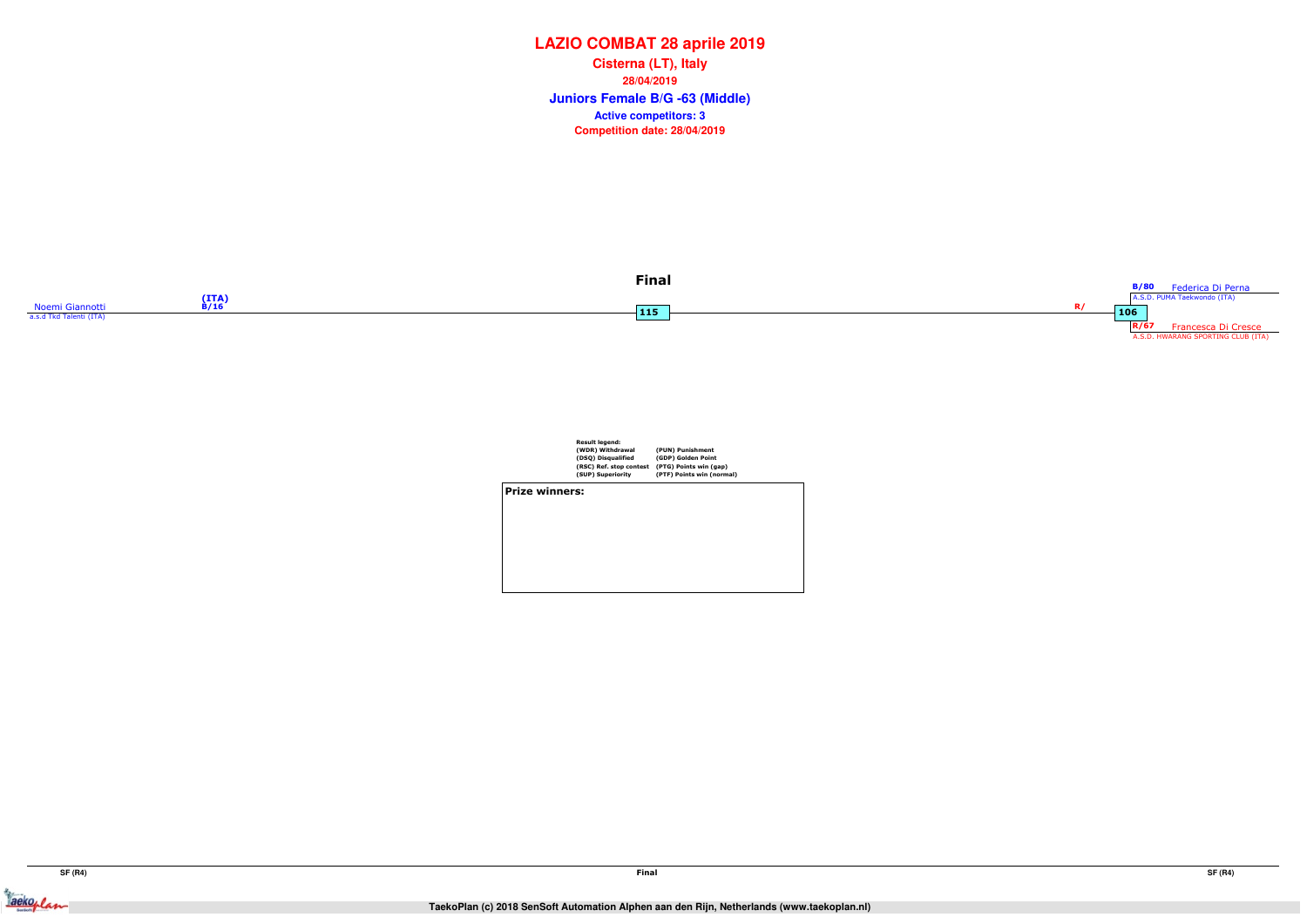| <b>Result legend:</b>   |           |
|-------------------------|-----------|
| (WDR) Withdrawal        | (PUN)     |
| (DSQ) Disqualified      | (GDP)     |
| (RSC) Ref. stop contest | $(PTG)$ I |
| (SUP) Superiority       | (PTF) F   |

(PUN) Punishment (GDP) Golden Point (PTG) Points win (gap) (PTF) Points win (normal)

Prize winners:



# **LAZIO COMBAT 28 aprile 2019**

**Juniors Female B/G +68 (Heavy) Cisterna (LT), Italy28/04/2019Competition date: 28/04/2019 Active competitors: 2**

<mark>B/435</mark> Beatrice Di Silvio **Santistica Di Silvio Septembri di Silvio S.**<br>S.S.LAZIO TAEKWONDO AS **SANTISTICA (ITA)**<br>DILETTANTISTICA (ITA)

 $\boxed{314}$ 

R/361 Daniela Mosca<br>FUTURAMA CLUB (ITA)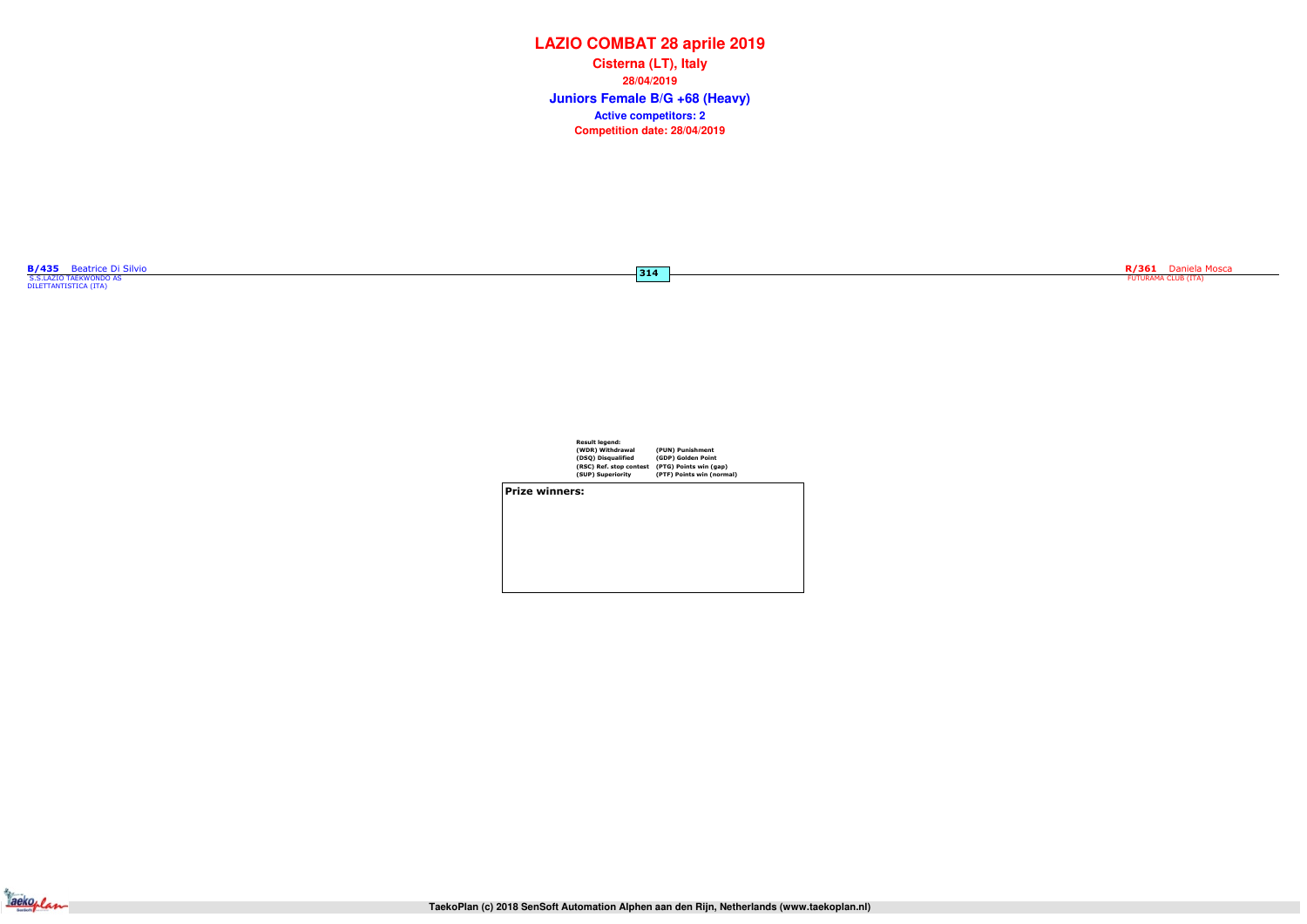Jackeylan



|                       | <b>Result legend:</b><br>(WDR) Withdrawal<br>(DSQ) Disqualified<br>(RSC) Ref. stop contest<br>(SUP) Superiority | (PUN) Punishment<br>(GDP) Golden Point<br>(PTG) Points win (gap)<br>(PTF) Points win (normal) |
|-----------------------|-----------------------------------------------------------------------------------------------------------------|-----------------------------------------------------------------------------------------------|
| <b>Prize winners:</b> |                                                                                                                 |                                                                                               |
|                       |                                                                                                                 |                                                                                               |
|                       |                                                                                                                 |                                                                                               |
|                       |                                                                                                                 |                                                                                               |

## **LAZIO COMBAT 28 aprile 2019**

**Juniors Male V/B -51 (Bantam) Cisterna (LT), Italy28/04/2019Competition date: 28/04/2019 Active competitors: 5**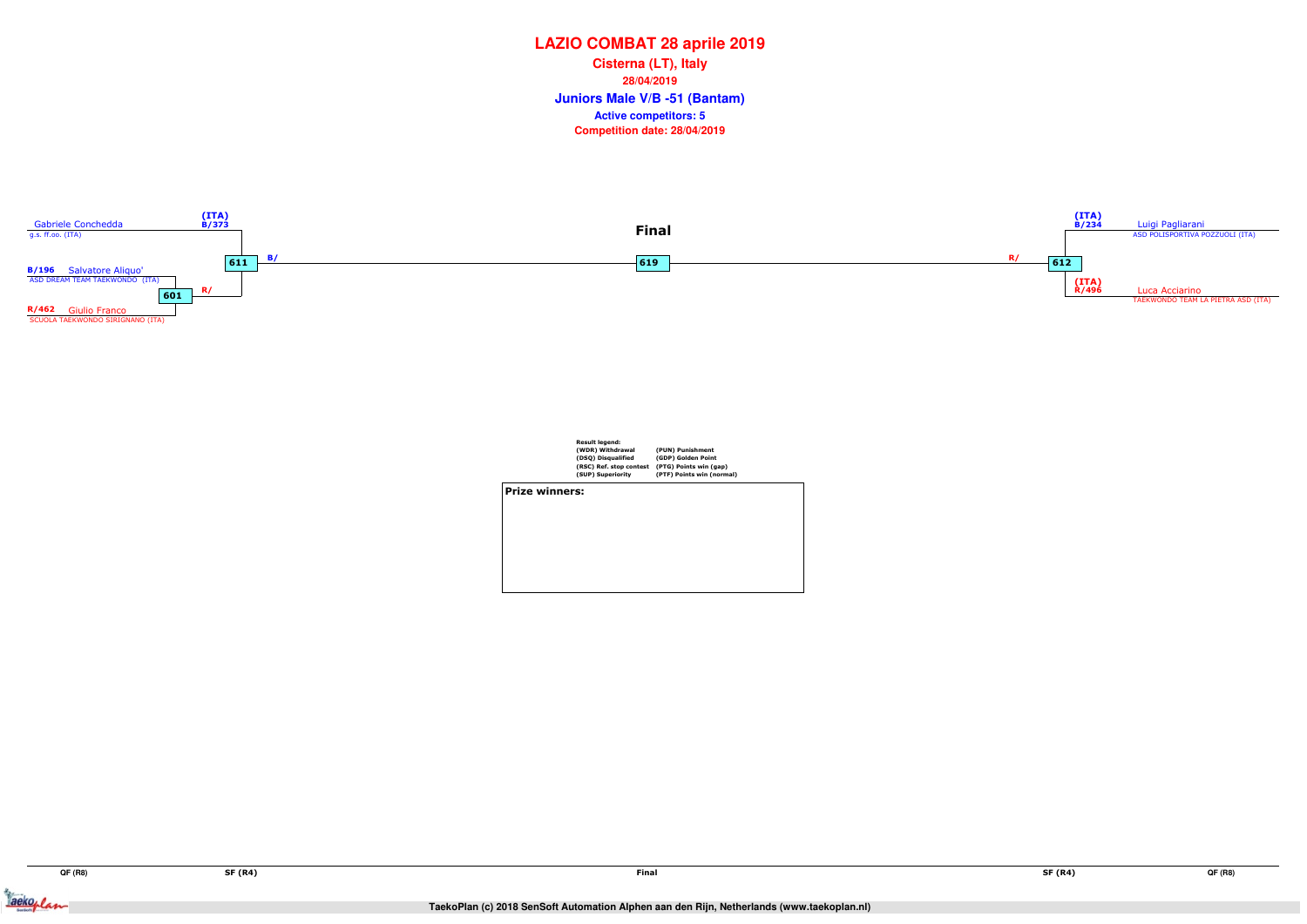Tackeplan



|                       | <b>Result legend:</b><br>(WDR) Withdrawal<br>(DSQ) Disqualified<br>(RSC) Ref. stop contest<br>(SUP) Superiority | (PUN) Punishment<br>(GDP) Golden Point<br>(PTG) Points win (gap)<br>(PTF) Points win (normal) |
|-----------------------|-----------------------------------------------------------------------------------------------------------------|-----------------------------------------------------------------------------------------------|
| <b>Prize winners:</b> |                                                                                                                 |                                                                                               |
|                       |                                                                                                                 |                                                                                               |

## **LAZIO COMBAT 28 aprile 2019**

**Juniors Male V/B -59 (Light) Cisterna (LT), Italy28/04/2019Competition date: 28/04/2019 Active competitors: 5**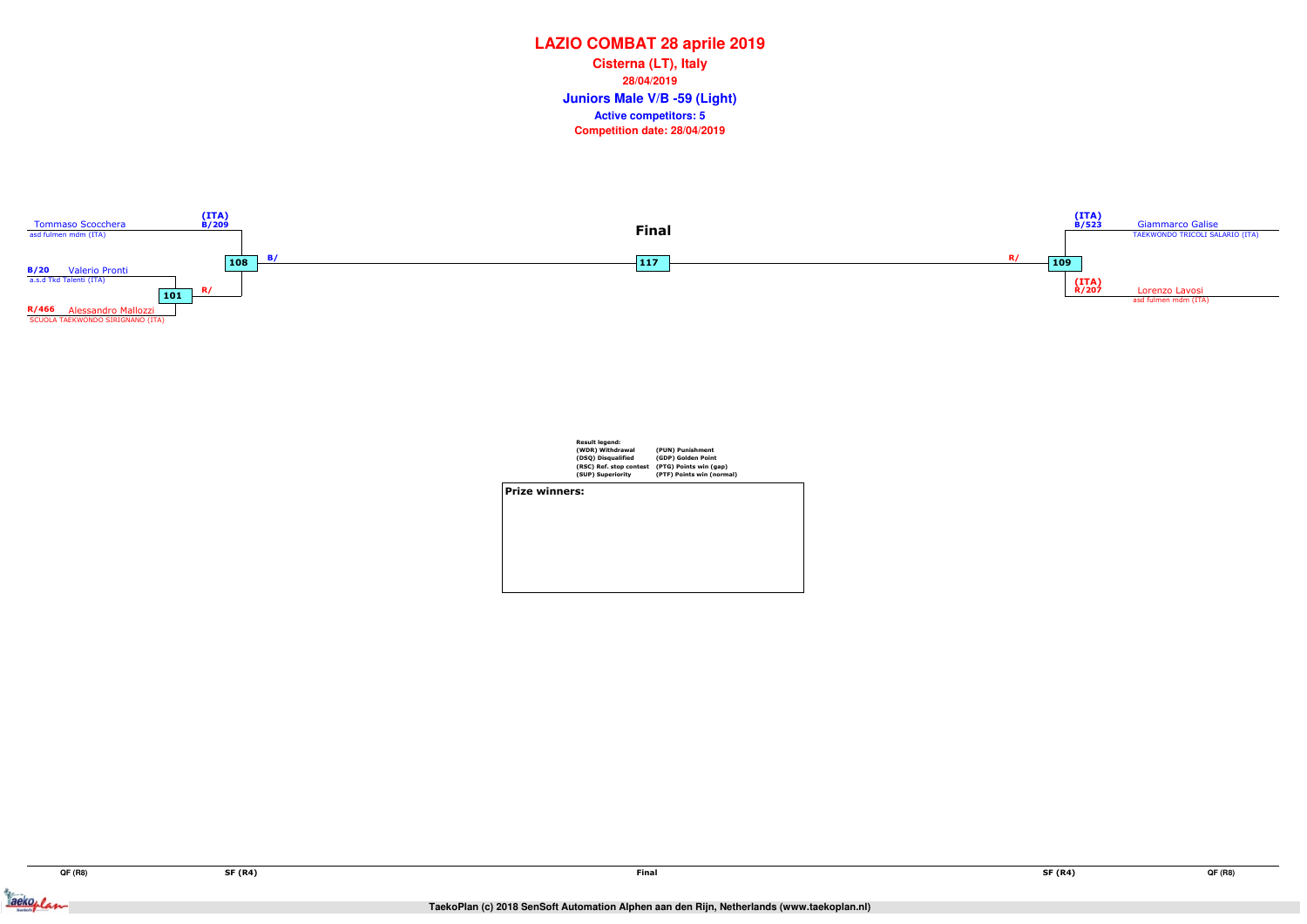



Result legend: (WDR) Withdrawal (DSQ) Disqualified (RSC) Ref. stop contest (SUP) Superiority(PUN) Punishment (GDP) Golden Point (PTG) Points win (gap) (PTF) Points win (normal) Prize winners:

## **LAZIO COMBAT 28 aprile 2019**

**Juniors Male V/B -63 (Welter) Cisterna (LT), Italy28/04/2019Competition date: 28/04/2019 Active competitors: 3**



Jacksoplan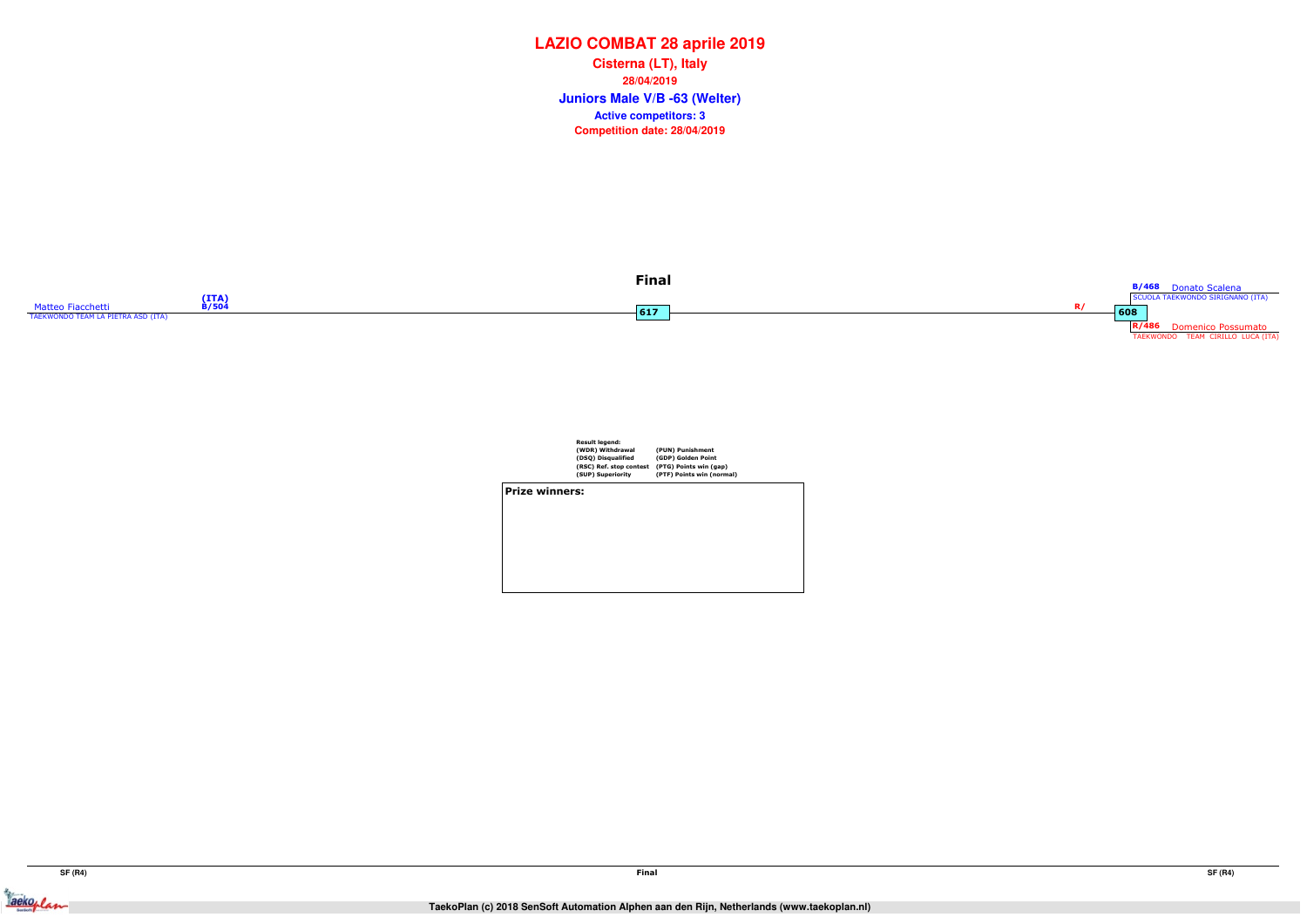| <b>B/2</b> | uro Grieco                          |  |
|------------|-------------------------------------|--|
|            | A. S. D. Taekwondo castellano (ITA) |  |

 $-415$ 

R/237 Antonio Tafuri asd prossemico taekwondo (ITA)

| Result legend:          |                           |
|-------------------------|---------------------------|
| (WDR) Withdrawal        | (PUN) Punishment          |
| (DSQ) Disqualified      | (GDP) Golden Point        |
| (RSC) Ref. stop contest | (PTG) Points win (gap)    |
| (SUP) Superiority       | (PTF) Points win (normal) |
|                         |                           |

Prize winners:



# **LAZIO COMBAT 28 aprile 2019**

**Juniors Male V/B -68 (Light Middle) Cisterna (LT), Italy28/04/2019Competition date: 28/04/2019 Active competitors: 2**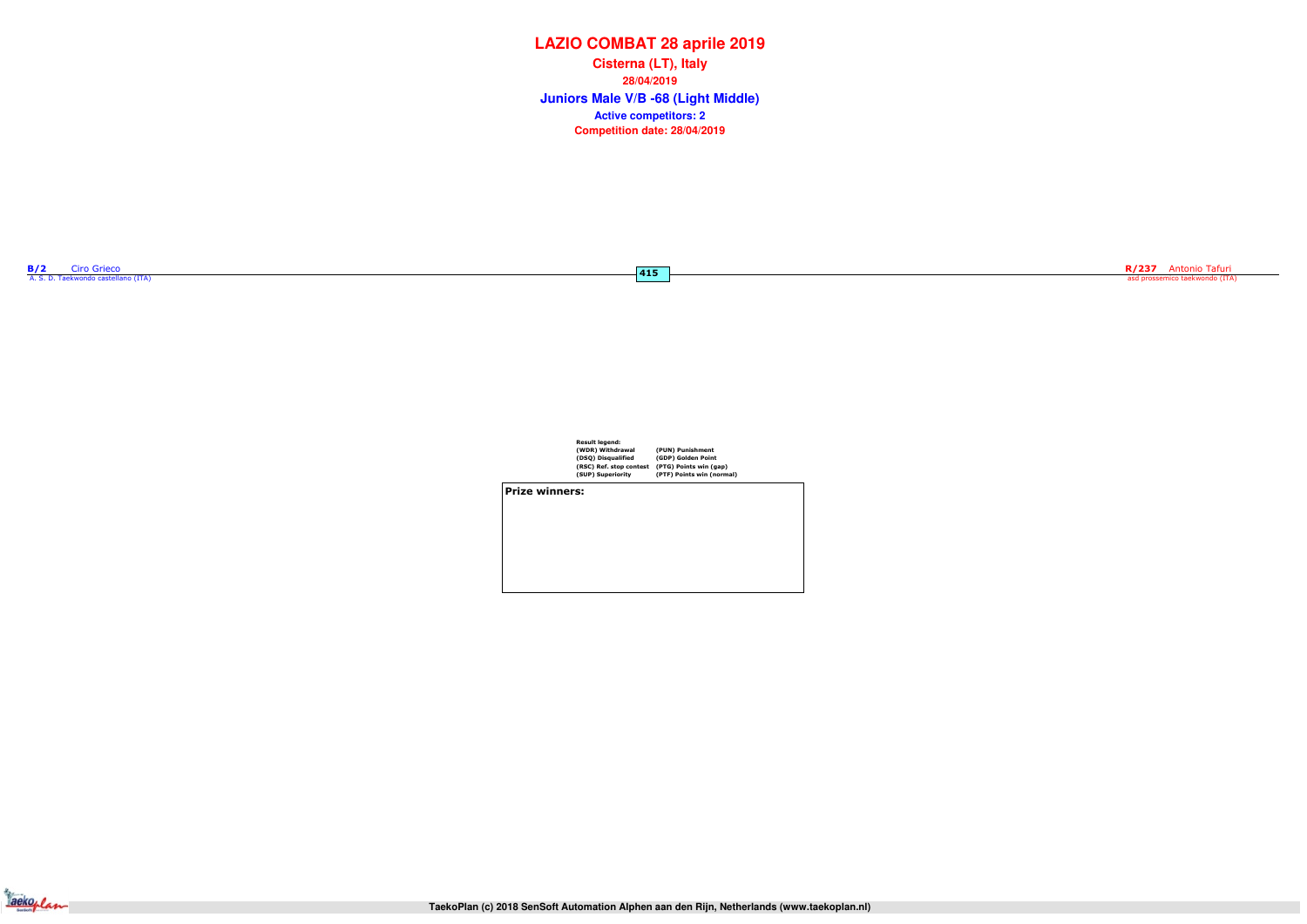



|                       | <b>Result legend:</b><br>(WDR) Withdrawal<br>(DSQ) Disqualified<br>(RSC) Ref. stop contest<br>(SUP) Superiority | (PUN) Punishment<br>(GDP) Golden Point<br>(PTG) Points win (gap)<br>(PTF) Points win (normal) |
|-----------------------|-----------------------------------------------------------------------------------------------------------------|-----------------------------------------------------------------------------------------------|
| <b>Prize winners:</b> |                                                                                                                 |                                                                                               |
|                       |                                                                                                                 |                                                                                               |
|                       |                                                                                                                 |                                                                                               |
|                       |                                                                                                                 |                                                                                               |

## **LAZIO COMBAT 28 aprile 2019**

**Juniors Male V/B -78 (Light Heavy) Cisterna (LT), Italy28/04/2019Competition date: 28/04/2019 Active competitors: 3**



Jackeplan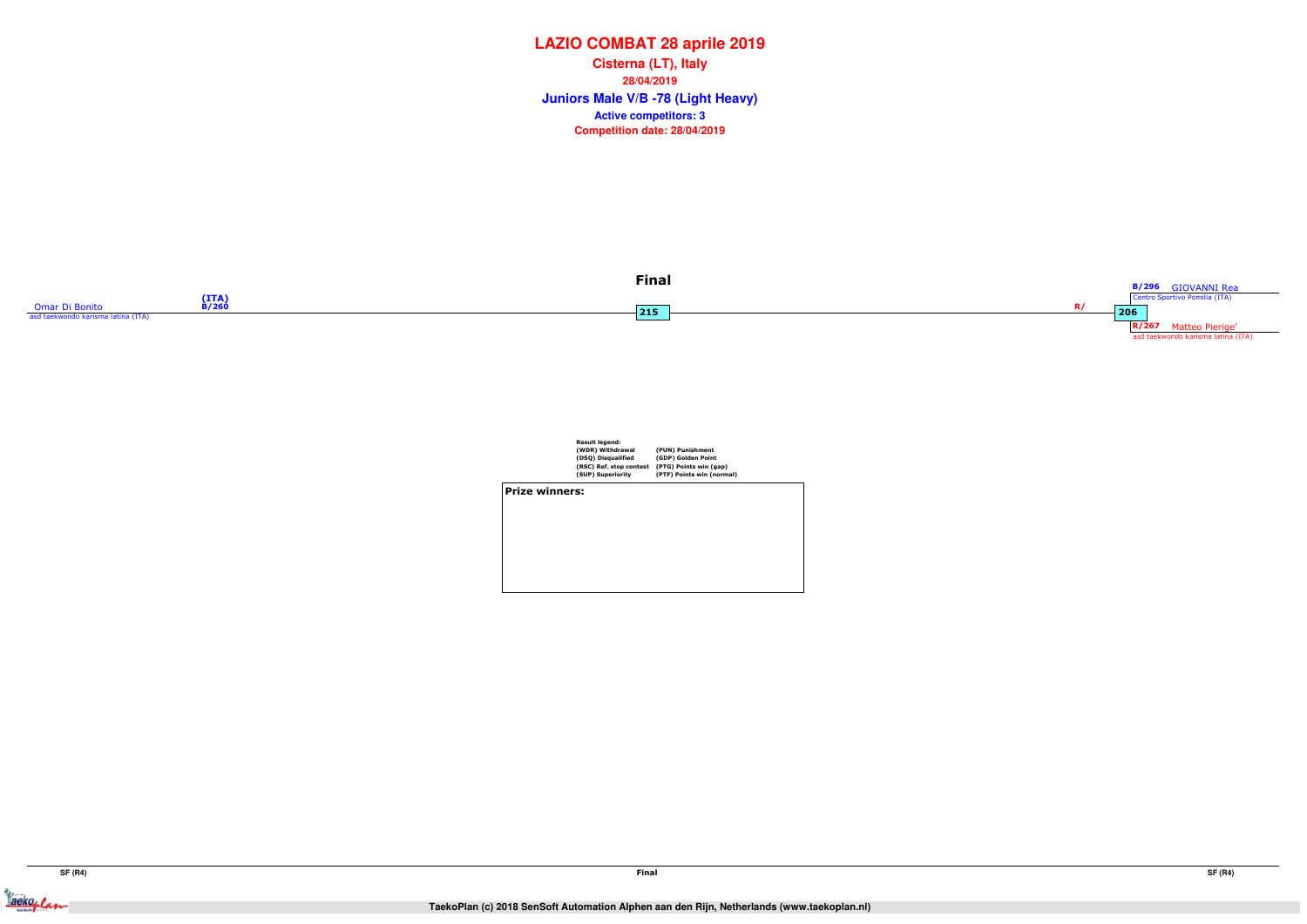

|                | <b>Result legend:</b><br>(WDR) Withdrawal<br>(DSQ) Disqualified<br>(RSC) Ref. stop contest<br>(SUP) Superiority | (PUN) Punishment<br>(GDP) Golden Point<br>(PTG) Points win (gap)<br>(PTF) Points win (normal) |  |
|----------------|-----------------------------------------------------------------------------------------------------------------|-----------------------------------------------------------------------------------------------|--|
| Prize winners: |                                                                                                                 |                                                                                               |  |
|                |                                                                                                                 |                                                                                               |  |
|                |                                                                                                                 |                                                                                               |  |

## **LAZIO COMBAT 28 aprile 2019**

**Juniors Female V/B -49 (Feather) Cisterna (LT), Italy28/04/2019Competition date: 28/04/2019 Active competitors: 3**



Jackeplan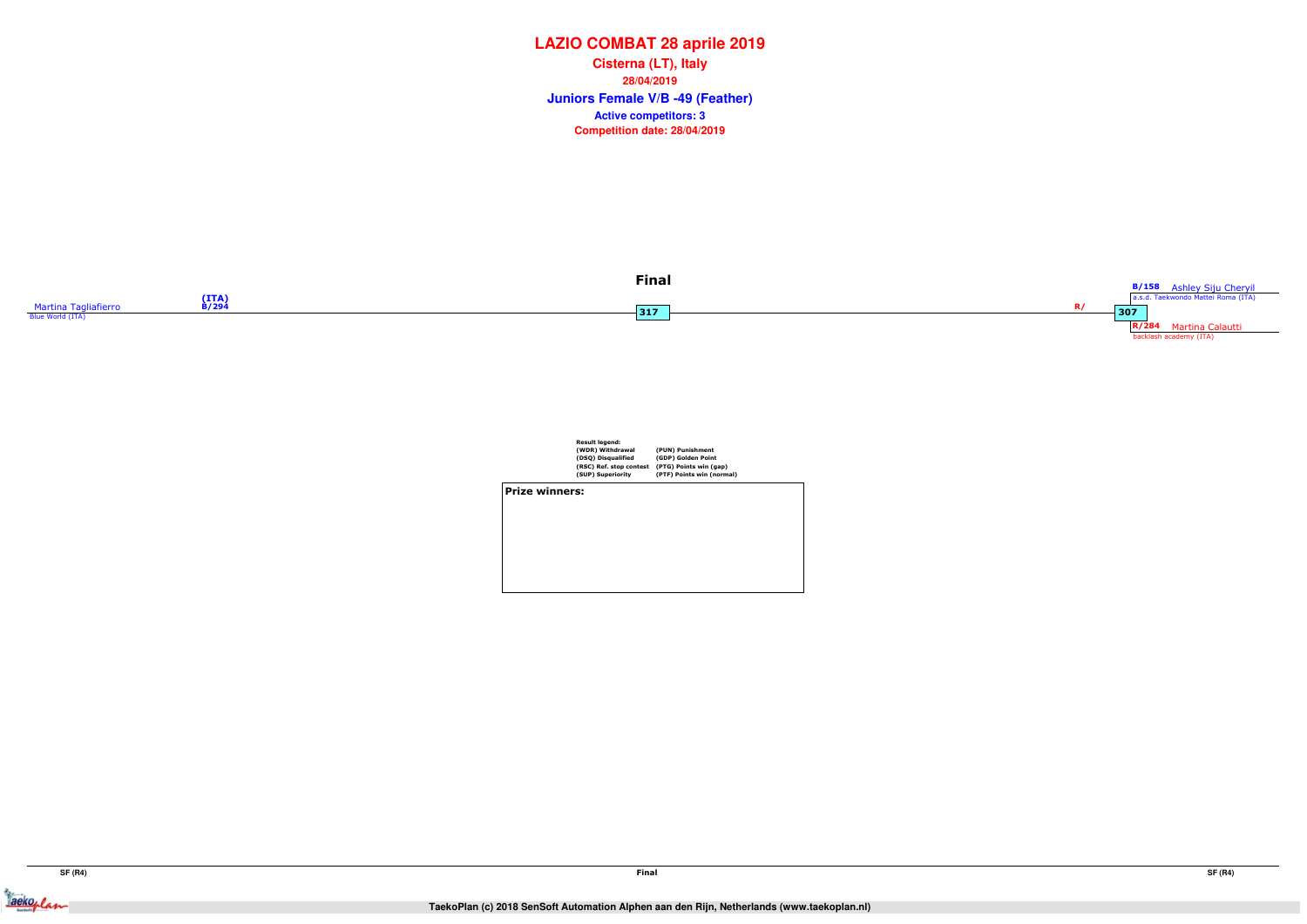Jackeplan



|                | <b>Result legend:</b><br>(WDR) Withdrawal<br>(DSQ) Disqualified<br>(RSC) Ref. stop contest<br>(SUP) Superiority | (PUN) Punishment<br>(GDP) Golden Point<br>(PTG) Points win (gap)<br>(PTF) Points win (normal) |  |
|----------------|-----------------------------------------------------------------------------------------------------------------|-----------------------------------------------------------------------------------------------|--|
| Prize winners: |                                                                                                                 |                                                                                               |  |
|                |                                                                                                                 |                                                                                               |  |
|                |                                                                                                                 |                                                                                               |  |
|                |                                                                                                                 |                                                                                               |  |
|                |                                                                                                                 |                                                                                               |  |
|                |                                                                                                                 |                                                                                               |  |

## **LAZIO COMBAT 28 aprile 2019**

**Juniors Female V/B -55 (Welter) Cisterna (LT), Italy28/04/2019Competition date: 28/04/2019 Active competitors: 4**

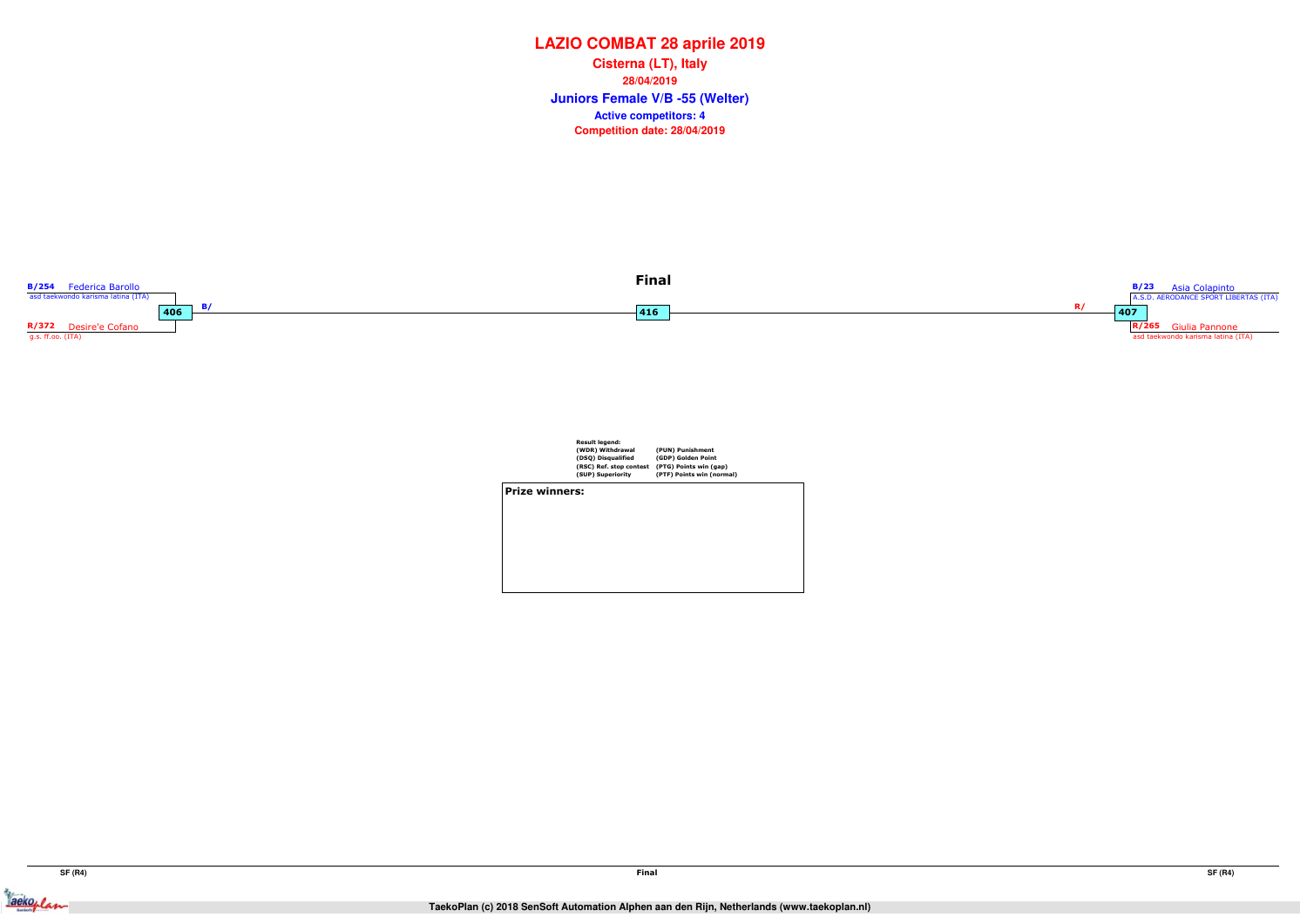



Result legend: (WDR) Withdrawal (DSQ) Disqualified (RSC) Ref. stop contest (SUP) Superiority(PUN) Punishment (GDP) Golden Point (PTG) Points win (gap) (PTF) Points win (normal) Prize winners:

## **LAZIO COMBAT 28 aprile 2019**

**Juniors Male Rosse -51 (Bantam) Cisterna (LT), Italy28/04/2019Competition date: 28/04/2019 Active competitors: 3**



Jackeplan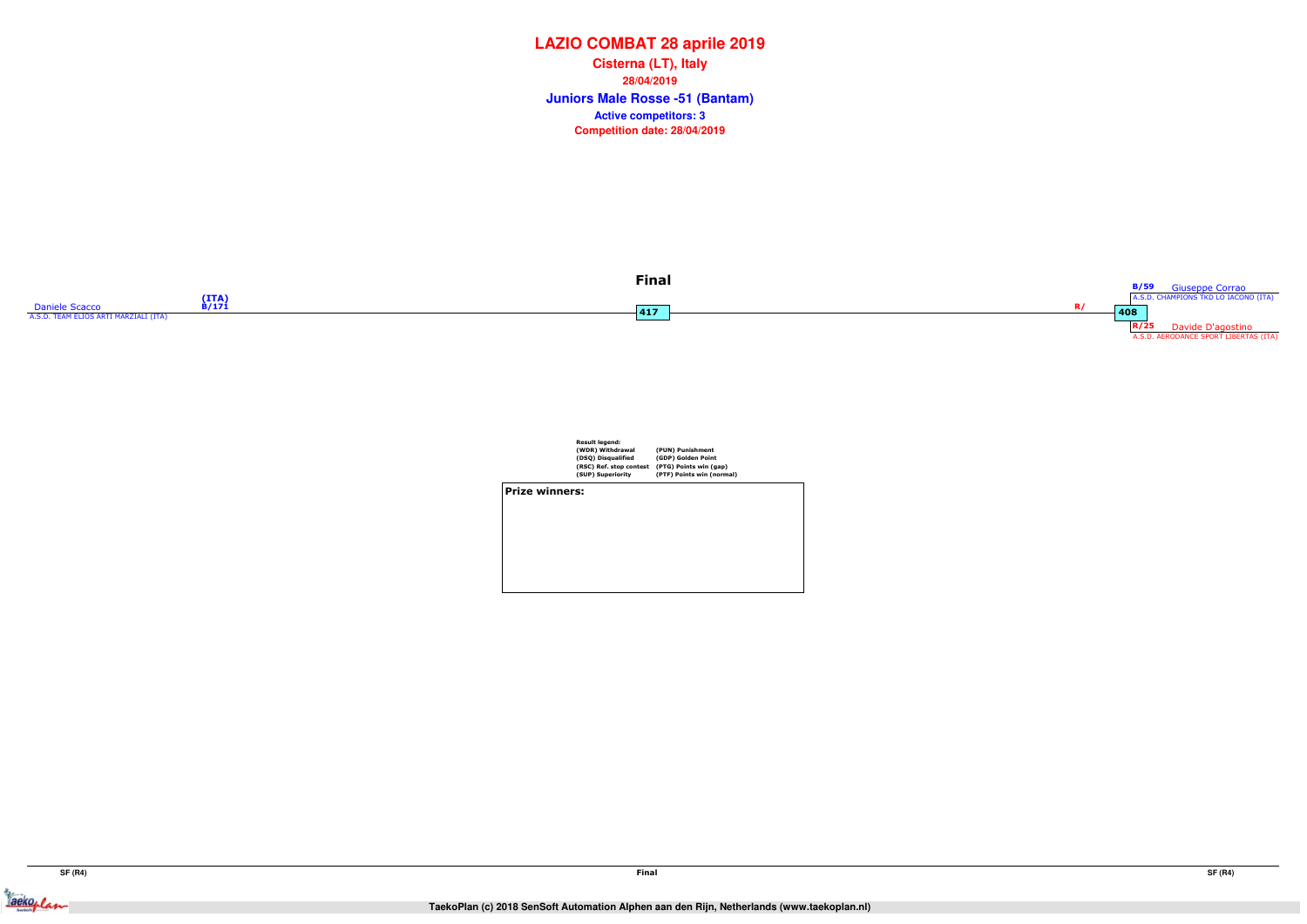Jackeplan



|                | Result legend:<br>(WDR) Withdrawal<br>(DSQ) Disqualified | (PUN) Punishment<br>(GDP) Golden Point              |  |
|----------------|----------------------------------------------------------|-----------------------------------------------------|--|
|                | (RSC) Ref. stop contest<br>(SUP) Superiority             | (PTG) Points win (gap)<br>(PTF) Points win (normal) |  |
| Prize winners: |                                                          |                                                     |  |
|                |                                                          |                                                     |  |
|                |                                                          |                                                     |  |
|                |                                                          |                                                     |  |
|                |                                                          |                                                     |  |
|                |                                                          |                                                     |  |
|                |                                                          |                                                     |  |
|                |                                                          |                                                     |  |

# **LAZIO COMBAT 28 aprile 2019**

**Juniors Male Rosse -55 (Feather) Cisterna (LT), Italy28/04/2019Competition date: 28/04/2019 Active competitors: 7**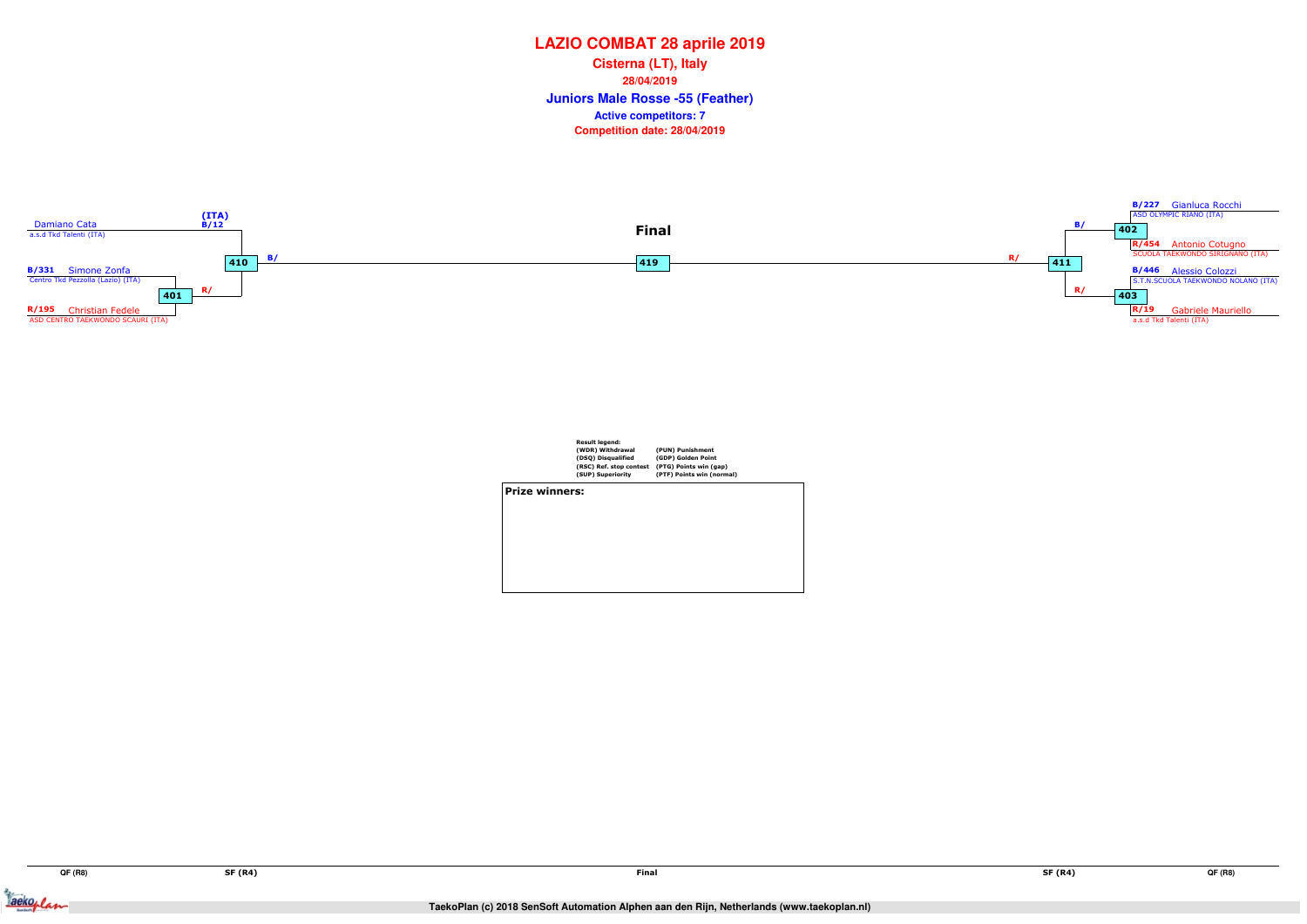Jackeplan





|                       | <b>Result legend:</b><br>(WDR) Withdrawal<br>(DSQ) Disqualified<br>(RSC) Ref. stop contest<br>(SUP) Superiority | (PUN) Punishment<br>(GDP) Golden Point<br>(PTG) Points win (gap)<br>(PTF) Points win (normal) |
|-----------------------|-----------------------------------------------------------------------------------------------------------------|-----------------------------------------------------------------------------------------------|
| <b>Prize winners:</b> |                                                                                                                 |                                                                                               |
|                       |                                                                                                                 |                                                                                               |

# **LAZIO COMBAT 28 aprile 2019**

**Juniors Male Rosse -59 (Light) Cisterna (LT), Italy28/04/2019Competition date: 28/04/2019 Active competitors: 7**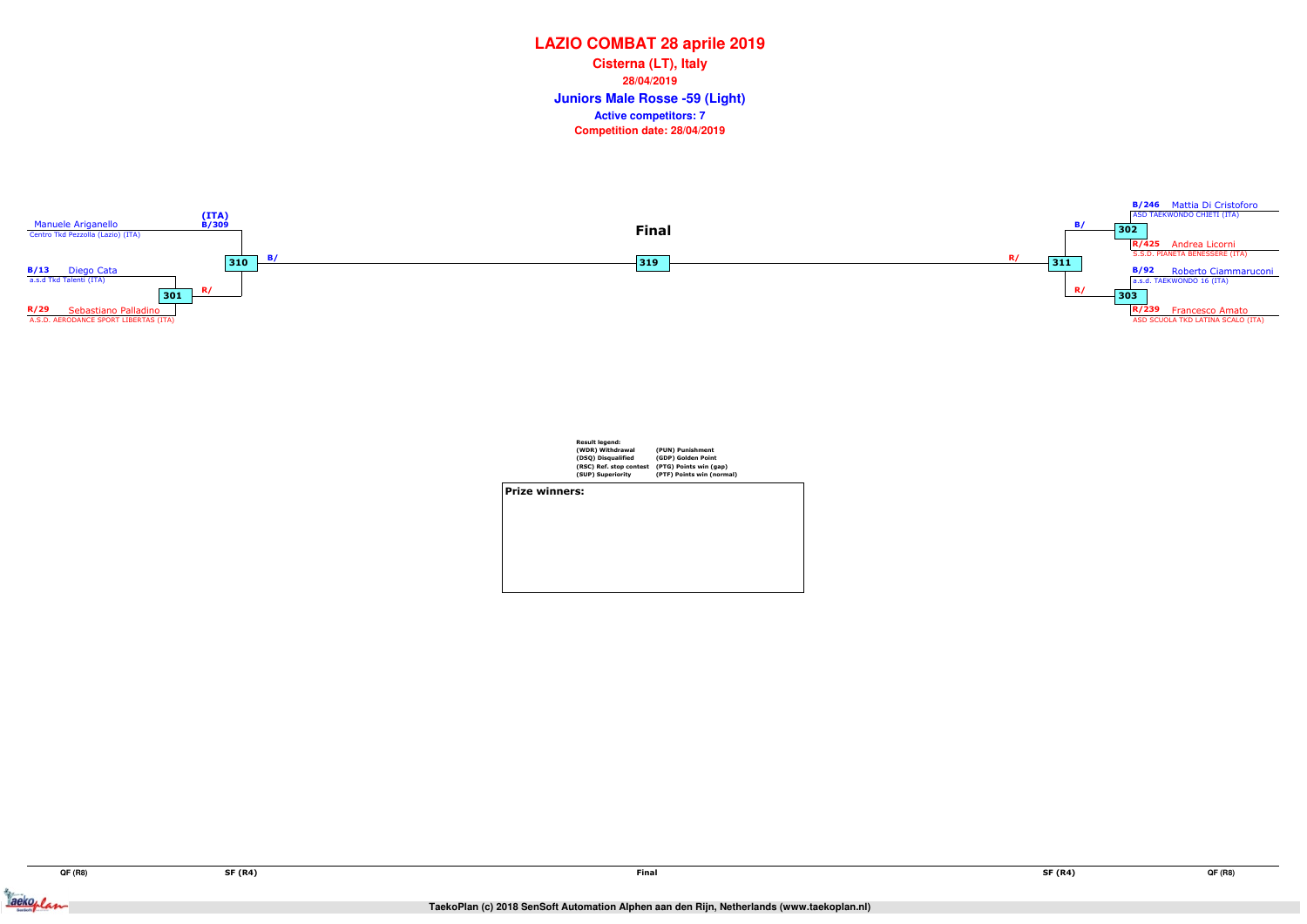Jackoplan





|                       | <b>Result legend:</b><br>(WDR) Withdrawal<br>(DSQ) Disqualified<br>(RSC) Ref. stop contest<br>(SUP) Superiority | (PUN) Punishment<br>(GDP) Golden Point<br>(PTG) Points win (gap)<br>(PTF) Points win (normal) |
|-----------------------|-----------------------------------------------------------------------------------------------------------------|-----------------------------------------------------------------------------------------------|
| <b>Prize winners:</b> |                                                                                                                 |                                                                                               |
|                       |                                                                                                                 |                                                                                               |
|                       |                                                                                                                 |                                                                                               |
|                       |                                                                                                                 |                                                                                               |
|                       |                                                                                                                 |                                                                                               |

## **LAZIO COMBAT 28 aprile 2019**

**Juniors Male Rosse -63 (Welter) Cisterna (LT), Italy28/04/2019Competition date: 28/04/2019 Active competitors: 6**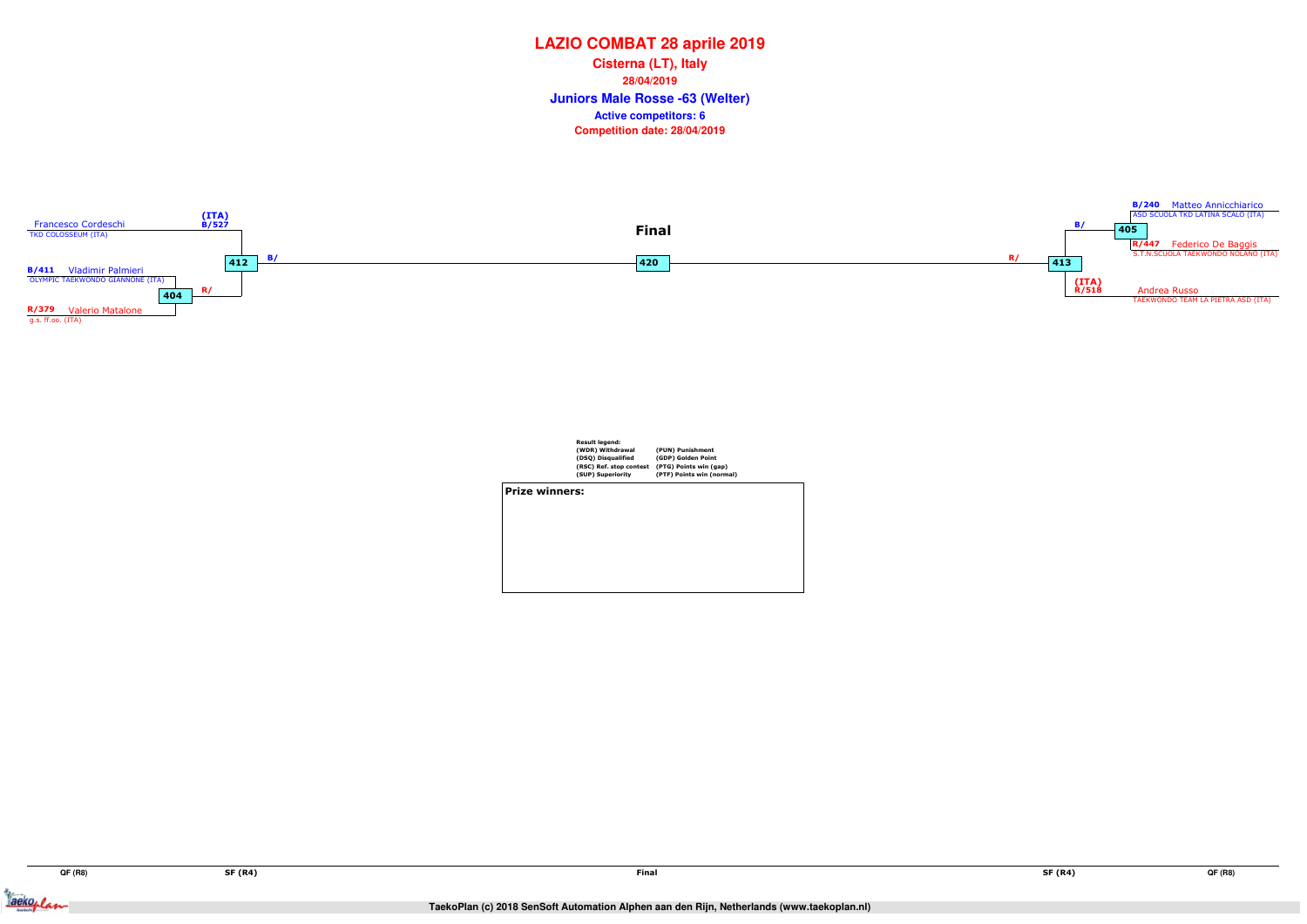| <b>B/279</b> | Giuseppe Faiola                     |  |
|--------------|-------------------------------------|--|
|              | ASD Taekwondo Sporting Center (ITA) |  |

 $-615$ 



| Result legend:          |                           |
|-------------------------|---------------------------|
| (WDR) Withdrawal        | (PUN) Punishment          |
| (DSQ) Disqualified      | (GDP) Golden Point        |
| (RSC) Ref. stop contest | (PTG) Points win (gap)    |
| (SUP) Superiority       | (PTF) Points win (normal) |
|                         |                           |

Prize winners:



# **LAZIO COMBAT 28 aprile 2019**

**Juniors Male Rosse -68 (Light Middle) Cisterna (LT), Italy28/04/2019Competition date: 28/04/2019 Active competitors: 2**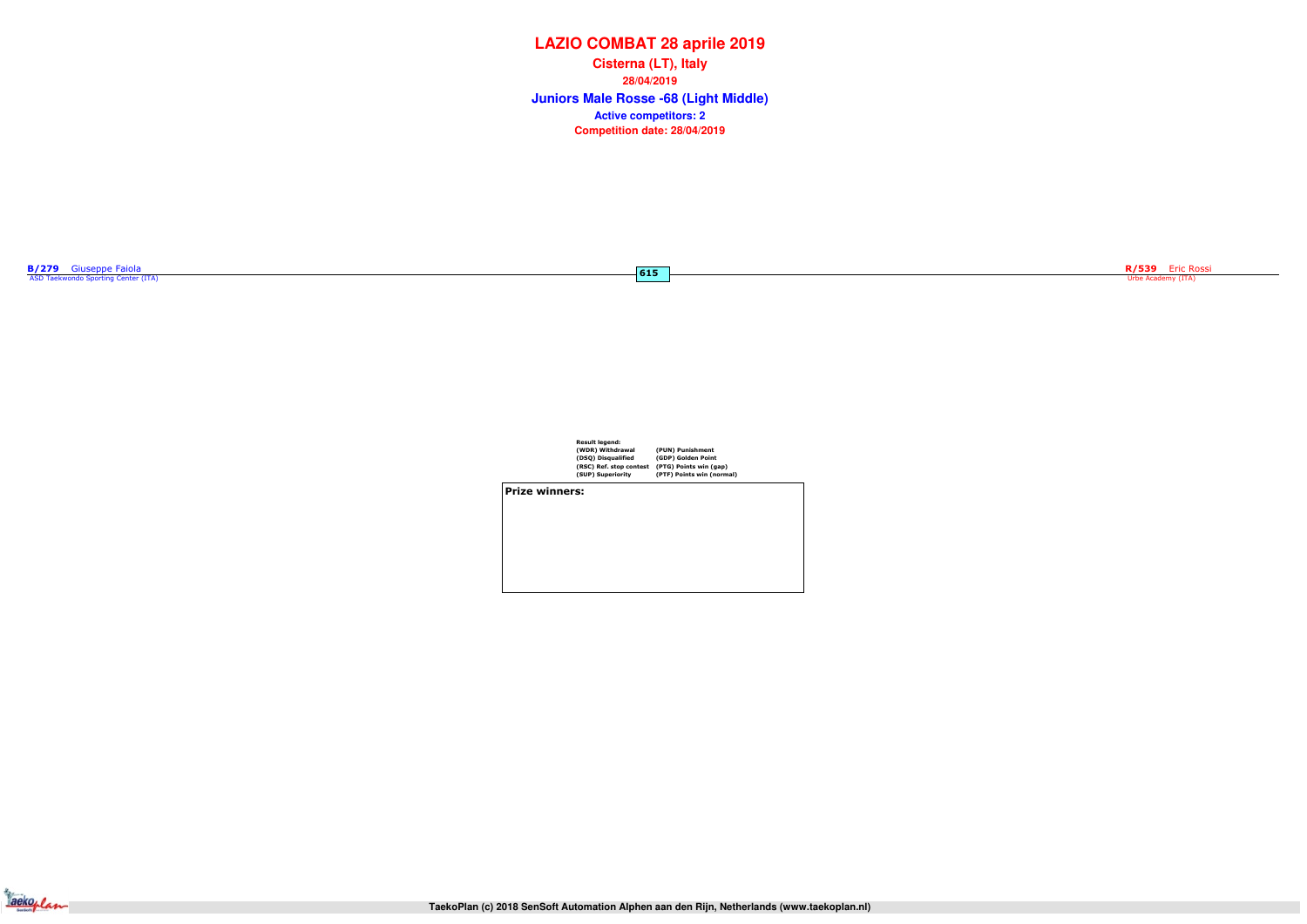



| Result legend:          |       |
|-------------------------|-------|
| (WDR) Withdrawal        | (PUN) |
| (DSQ) Disqualified      | (GDP) |
| (RSC) Ref. stop contest | (PTG) |
| (SUP) Superiority       | (PTF) |
|                         |       |

(PUN) Punishment (GDP) Golden Point (PTG) Points win (gap) (PTF) Points win (normal)

Prize winners:



# **LAZIO COMBAT 28 aprile 2019**

**Juniors Male Rosse -78 (Light Heavy) Cisterna (LT), Italy28/04/2019Competition date: 28/04/2019 Active competitors: 2**

**R/485** Salvatore Oliva<br>TAEKWONDO TEAM CIRILLO LUCA (ITA)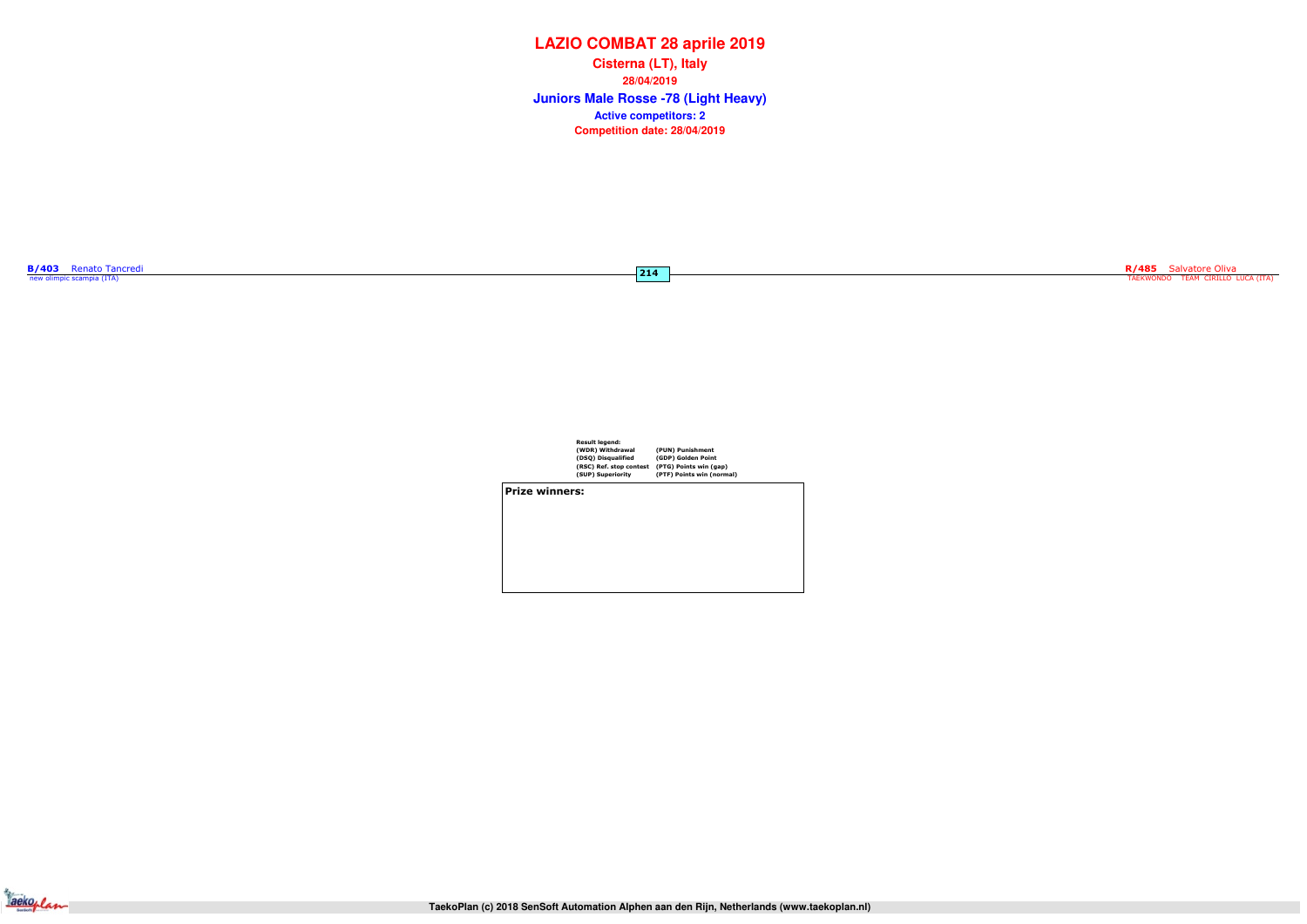| Result legend:          |                           |
|-------------------------|---------------------------|
| (WDR) Withdrawal        | (PUN) Punishment          |
| (DSQ) Disqualified      | (GDP) Golden Point        |
| (RSC) Ref. stop contest | (PTG) Points win (gap)    |
| (SUP) Superiority       | (PTF) Points win (normal) |
|                         |                           |

Prize winners:

Jackeplan

# **LAZIO COMBAT 28 aprile 2019**

**Juniors Female Rosse -49 (Feather) Cisterna (LT), Italy28/04/2019Competition date: 28/04/2019 Active competitors: 2**

 $-515$ 

R/74 Giulia De Mattia<br>A.s.d. Lux Martial (ITA)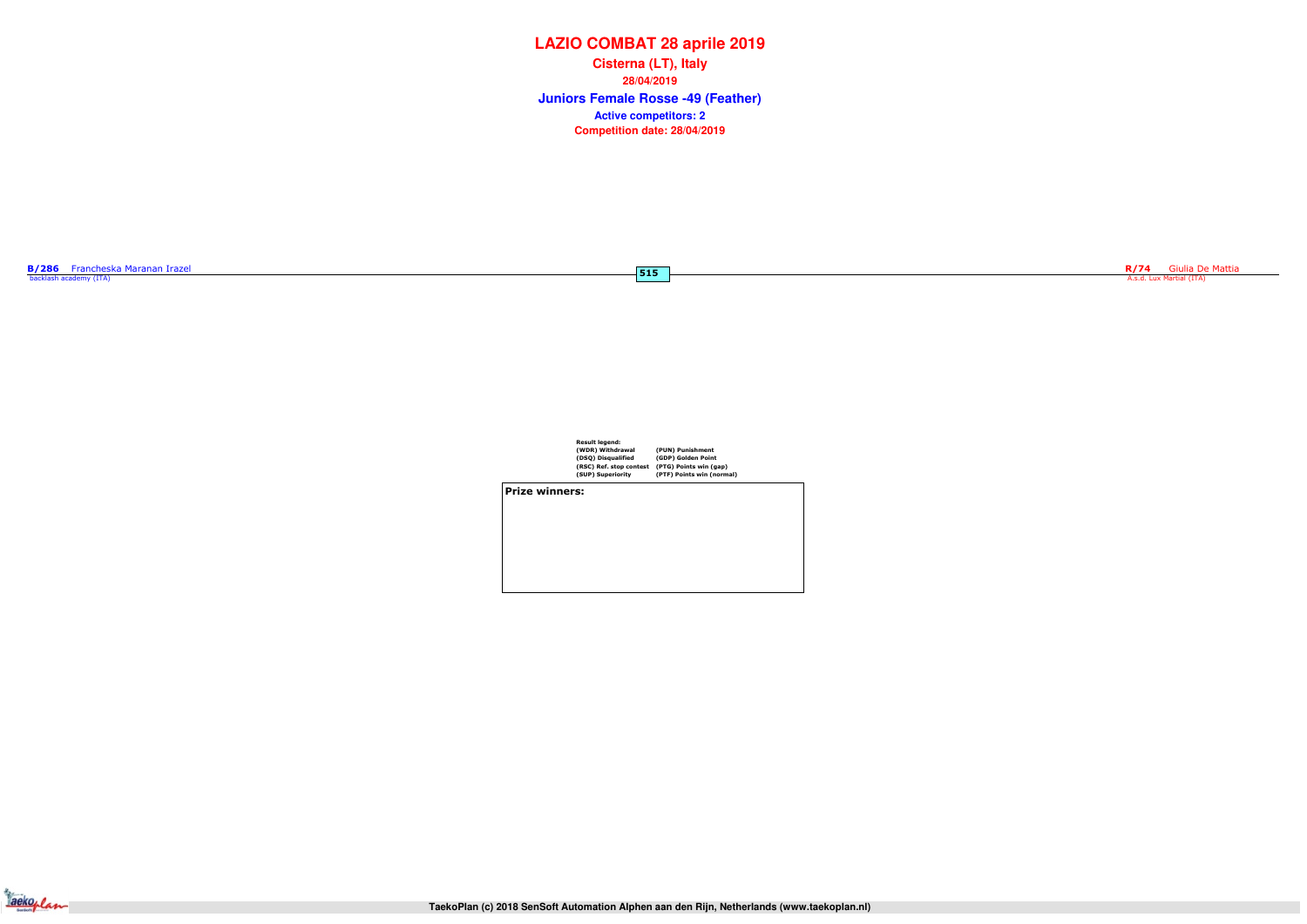



|                       | <b>Result legend:</b>   |                           |  |
|-----------------------|-------------------------|---------------------------|--|
|                       | (WDR) Withdrawal        | (PUN) Punishment          |  |
|                       | (DSQ) Disqualified      | (GDP) Golden Point        |  |
|                       | (RSC) Ref. stop contest | (PTG) Points win (gap)    |  |
|                       | (SUP) Superiority       | (PTF) Points win (normal) |  |
| <b>Prize winners:</b> |                         |                           |  |
|                       |                         |                           |  |
|                       |                         |                           |  |
|                       |                         |                           |  |
|                       |                         |                           |  |
|                       |                         |                           |  |
|                       |                         |                           |  |
|                       |                         |                           |  |
|                       |                         |                           |  |

## **LAZIO COMBAT 28 aprile 2019**

**Juniors Female Rosse -55 (Welter) Cisterna (LT), Italy28/04/2019Competition date: 28/04/2019 Active competitors: 3**



Jackeplan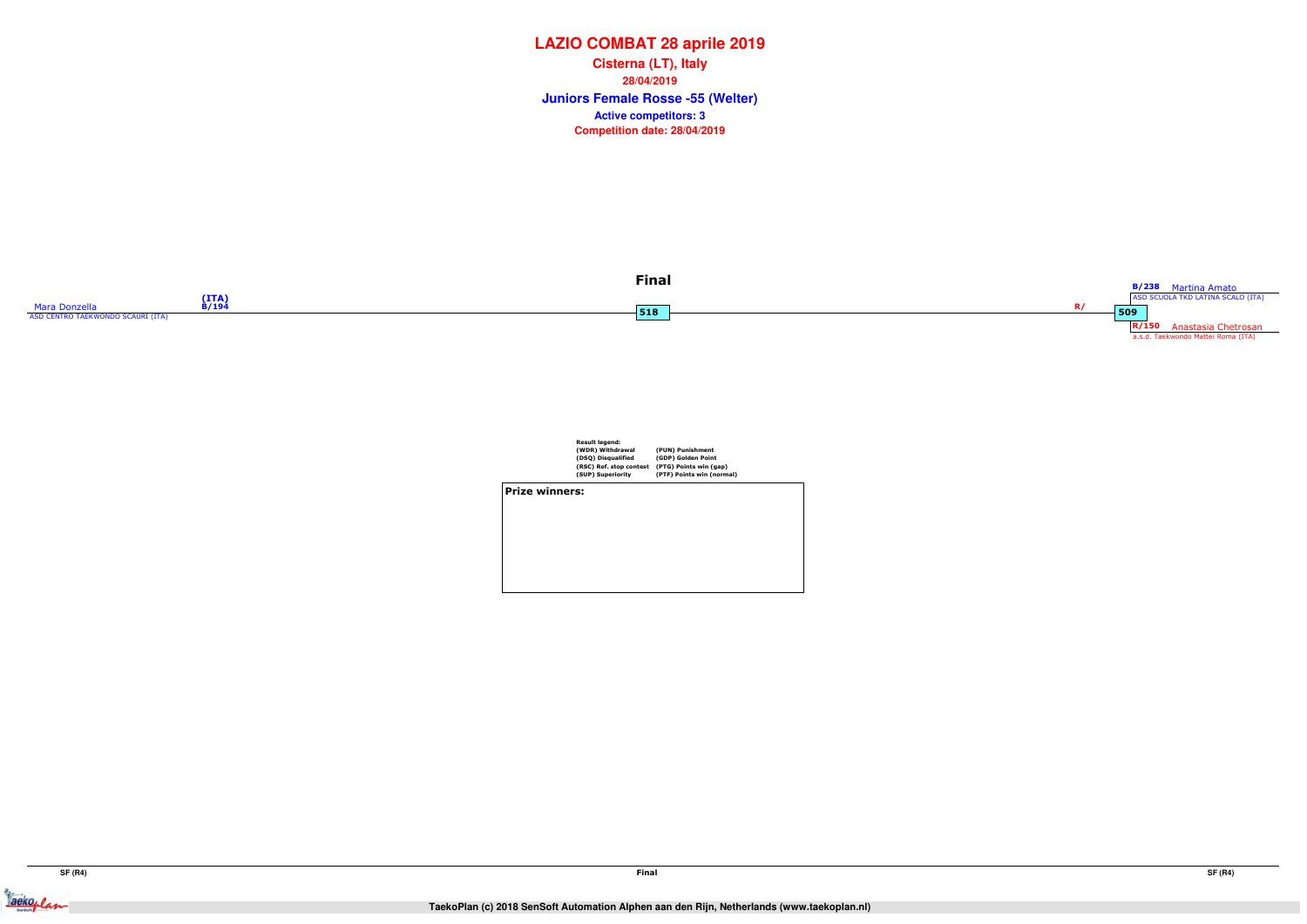Jackoplan





|                       | Result legend:          |                           |
|-----------------------|-------------------------|---------------------------|
|                       | (WDR) Withdrawal        | (PUN) Punishment          |
|                       | (DSQ) Disqualified      | (GDP) Golden Point        |
|                       | (RSC) Ref. stop contest | (PTG) Points win (gap)    |
|                       | (SUP) Superiority       | (PTF) Points win (normal) |
| <b>Prize winners:</b> |                         |                           |

## **LAZIO COMBAT 28 aprile 2019**

**Juniors Male Nere -48 (Fly) Cisterna (LT), Italy28/04/2019Competition date: 28/04/2019 Active competitors: 6**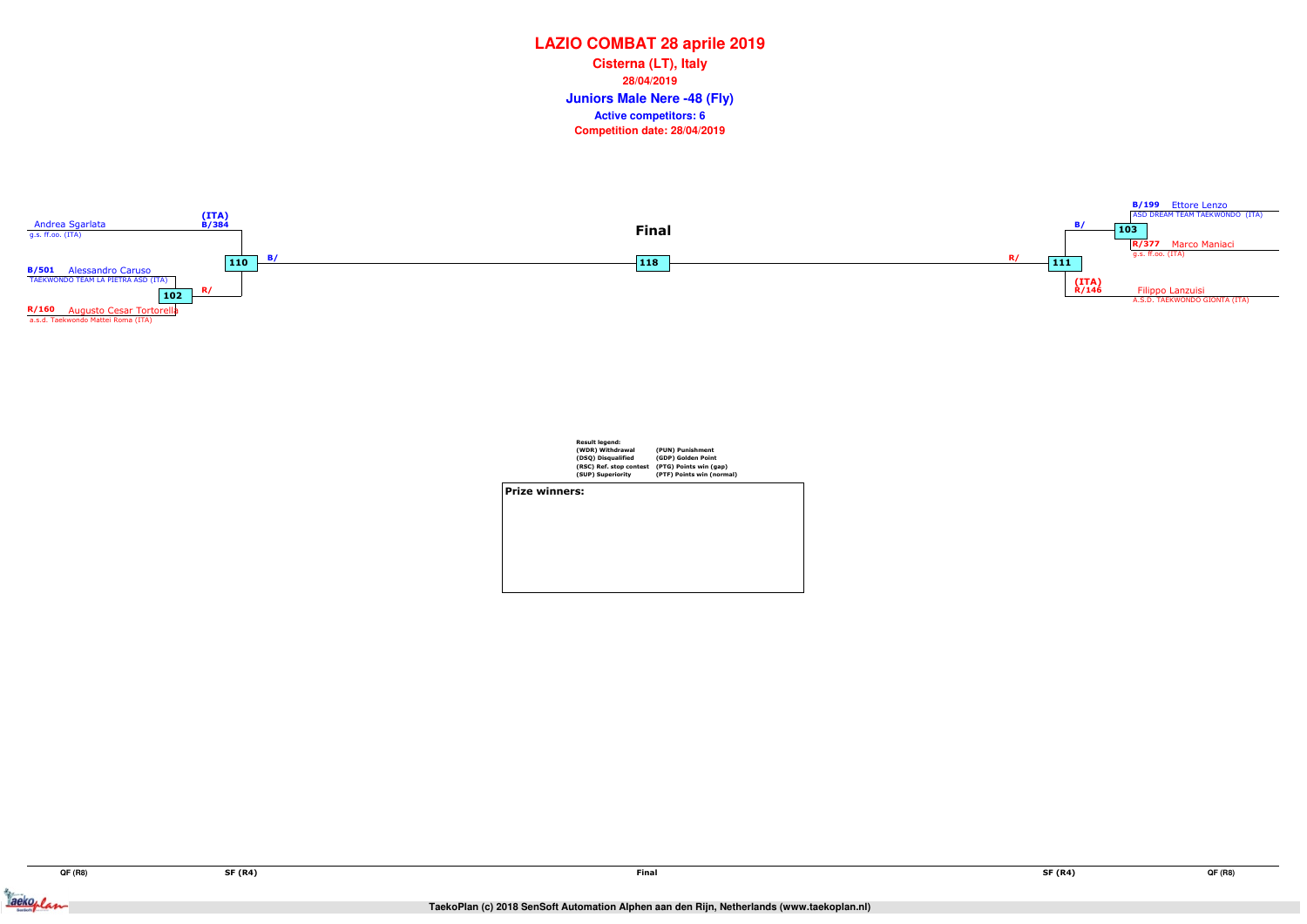Jackeplan





|                | <b>Result legend:</b><br>(WDR) Withdrawal<br>(DSQ) Disqualified<br>(RSC) Ref. stop contest<br>(SUP) Superiority | (PUN) Punishment<br>(GDP) Golden Point<br>(PTG) Points win (gap)<br>(PTF) Points win (normal) |  |
|----------------|-----------------------------------------------------------------------------------------------------------------|-----------------------------------------------------------------------------------------------|--|
| Prize winners: |                                                                                                                 |                                                                                               |  |
|                |                                                                                                                 |                                                                                               |  |
|                |                                                                                                                 |                                                                                               |  |

## **LAZIO COMBAT 28 aprile 2019**

**Juniors Male Nere -51 (Bantam) Cisterna (LT), Italy28/04/2019Competition date: 28/04/2019 Active competitors: 6**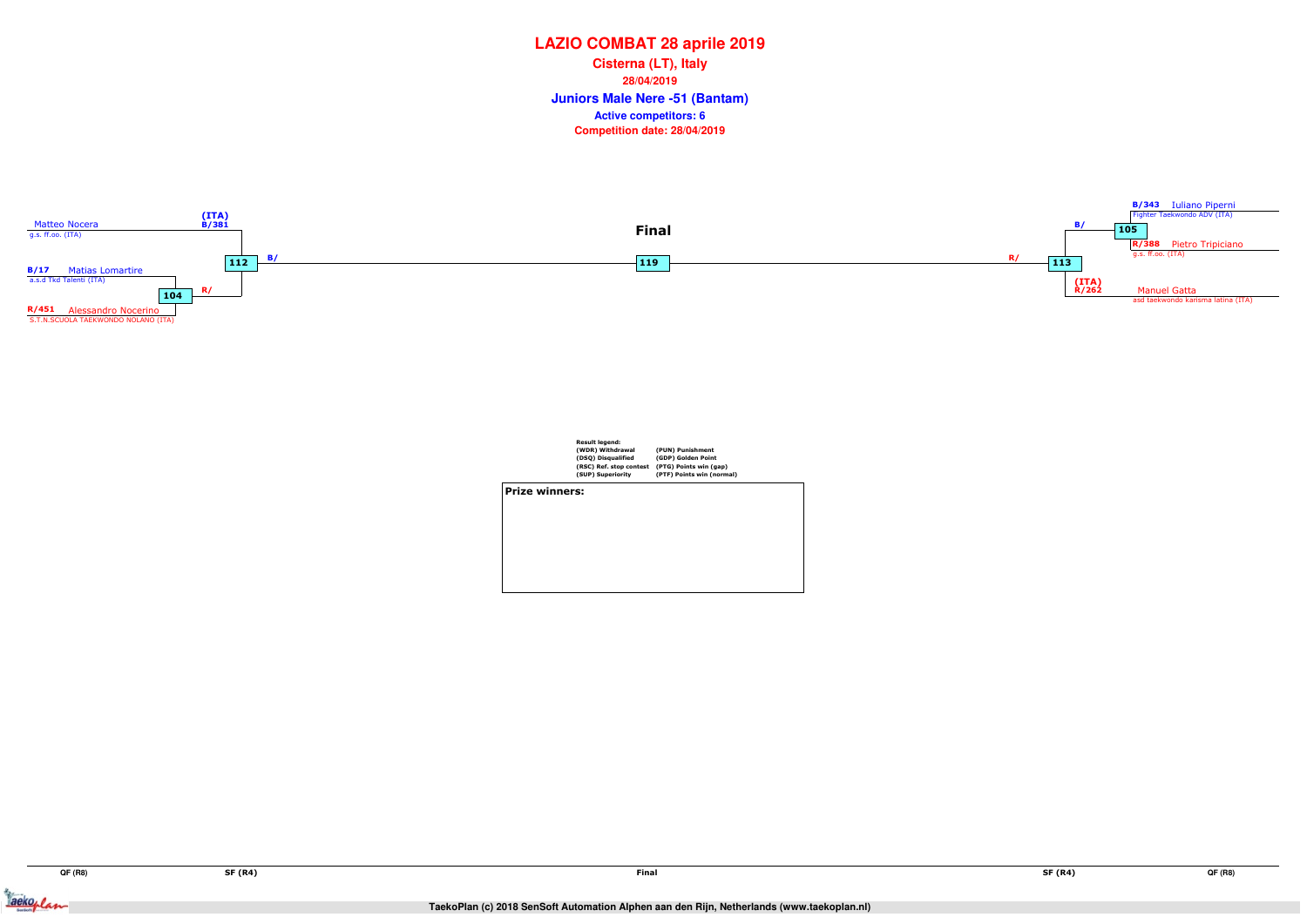Jackeplan



|                       | <b>Result legend:</b><br>(WDR) Withdrawal<br>(DSQ) Disqualified<br>(RSC) Ref. stop contest | (PUN) Punishment<br>(GDP) Golden Point<br>(PTG) Points win (gap) |
|-----------------------|--------------------------------------------------------------------------------------------|------------------------------------------------------------------|
|                       | (SUP) Superiority                                                                          | (PTF) Points win (normal)                                        |
| <b>Prize winners:</b> |                                                                                            |                                                                  |

#### **LAZIO COMBAT 28 aprile 2019**

**Juniors Male Nere -55 (Feather) Cisterna (LT), Italy28/04/2019Competition date: 28/04/2019 Active competitors: 8**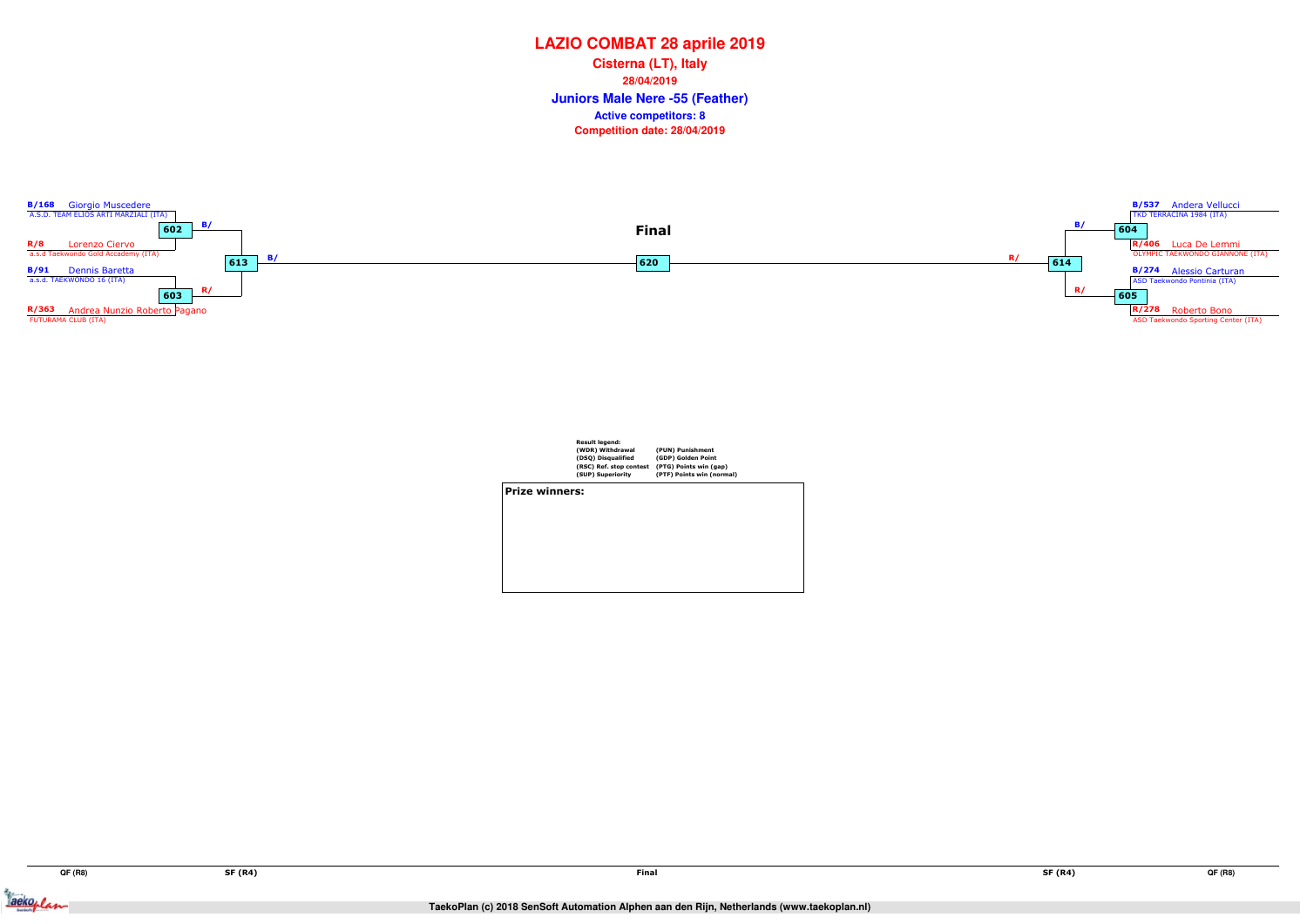Jackoplan



|                       | <b>Result legend:</b>   |                           |
|-----------------------|-------------------------|---------------------------|
|                       | (WDR) Withdrawal        | (PUN) Punishment          |
|                       | (DSQ) Disqualified      | (GDP) Golden Point        |
|                       | (RSC) Ref. stop contest | (PTG) Points win (gap)    |
|                       | (SUP) Superiority       | (PTF) Points win (normal) |
| <b>Prize winners:</b> |                         |                           |
|                       |                         |                           |
|                       |                         |                           |
|                       |                         |                           |
|                       |                         |                           |
|                       |                         |                           |
|                       |                         |                           |
|                       |                         |                           |

#### **LAZIO COMBAT 28 aprile 2019**

**Juniors Male Nere -59 (Light) Cisterna (LT), Italy28/04/2019Competition date: 28/04/2019 Active competitors: 8**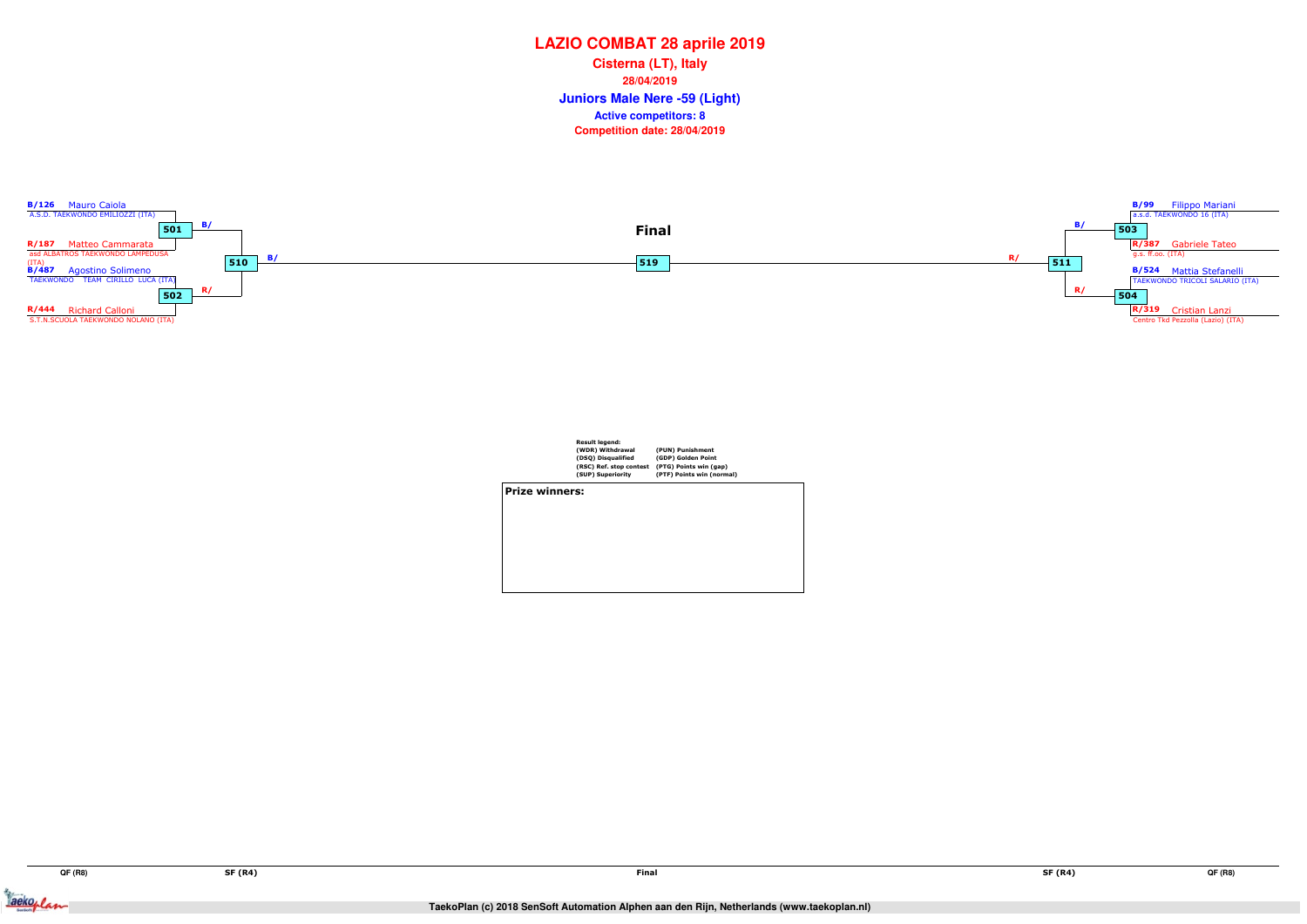Jackeplan



|                | <b>Result legend:</b><br>(WDR) Withdrawal<br>(DSQ) Disqualified<br>(RSC) Ref. stop contest<br>(SUP) Superiority | (PUN) Punishment<br>(GDP) Golden Point<br>(PTG) Points win (gap)<br>(PTF) Points win (normal) |  |
|----------------|-----------------------------------------------------------------------------------------------------------------|-----------------------------------------------------------------------------------------------|--|
| Prize winners: |                                                                                                                 |                                                                                               |  |
|                |                                                                                                                 |                                                                                               |  |
|                |                                                                                                                 |                                                                                               |  |
|                |                                                                                                                 |                                                                                               |  |
|                |                                                                                                                 |                                                                                               |  |
|                |                                                                                                                 |                                                                                               |  |
|                |                                                                                                                 |                                                                                               |  |

# **LAZIO COMBAT 28 aprile 2019**

**Juniors Male Nere -63 (Welter) Cisterna (LT), Italy28/04/2019Competition date: 28/04/2019 Active competitors: 7**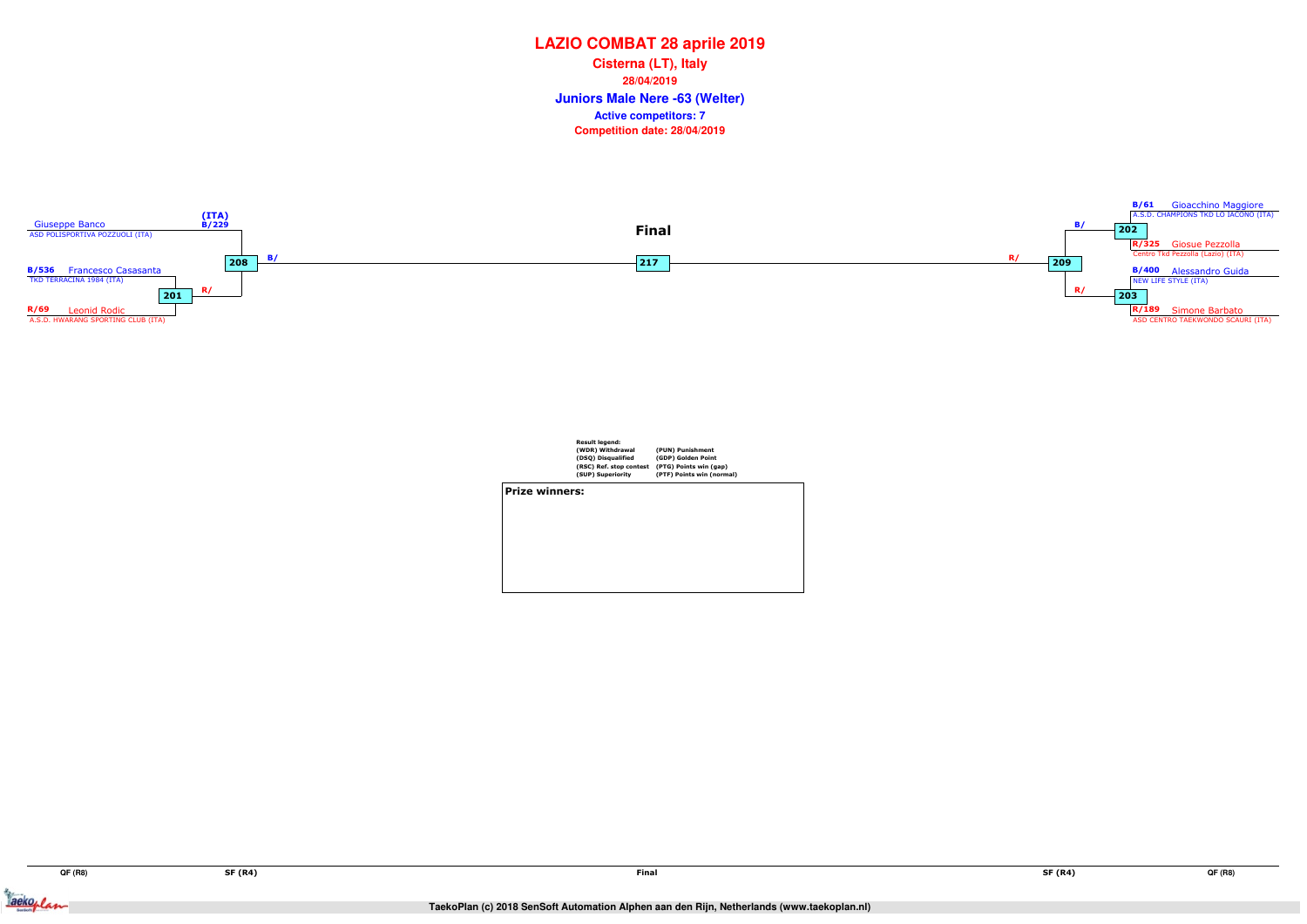



Result legend: (WDR) Withdrawal (DSQ) Disqualified (RSC) Ref. stop contest (SUP) Superiority(PUN) Punishment (GDP) Golden Point (PTG) Points win (gap) (PTF) Points win (normal) Prize winners:



## **LAZIO COMBAT 28 aprile 2019**

**Juniors Male Nere -68 (Light Middle) Cisterna (LT), Italy28/04/2019Competition date: 28/04/2019 Active competitors: 3**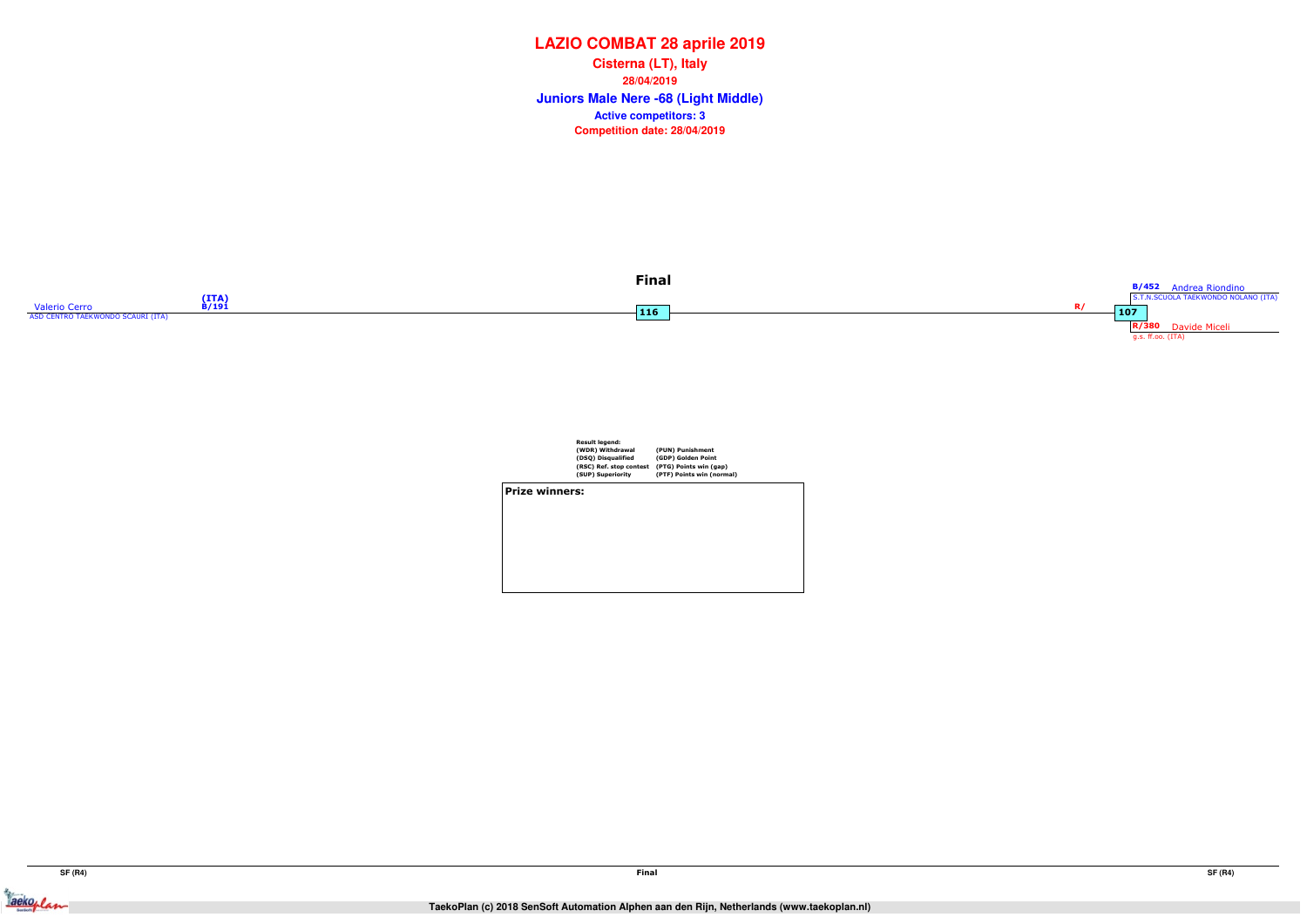Jackeplan



| <b>Prize winners:</b> |                         |                           |
|-----------------------|-------------------------|---------------------------|
|                       | (SUP) Superiority       | (PTF) Points win (normal) |
|                       | (RSC) Ref. stop contest | (PTG) Points win (gap)    |
|                       | (DSQ) Disqualified      | (GDP) Golden Point        |
|                       | (WDR) Withdrawal        | (PUN) Punishment          |
|                       | <b>Result leaend:</b>   |                           |

## **LAZIO COMBAT 28 aprile 2019**

**Juniors Male Nere -73 (Middle) Cisterna (LT), Italy28/04/2019Competition date: 28/04/2019 Active competitors: 5**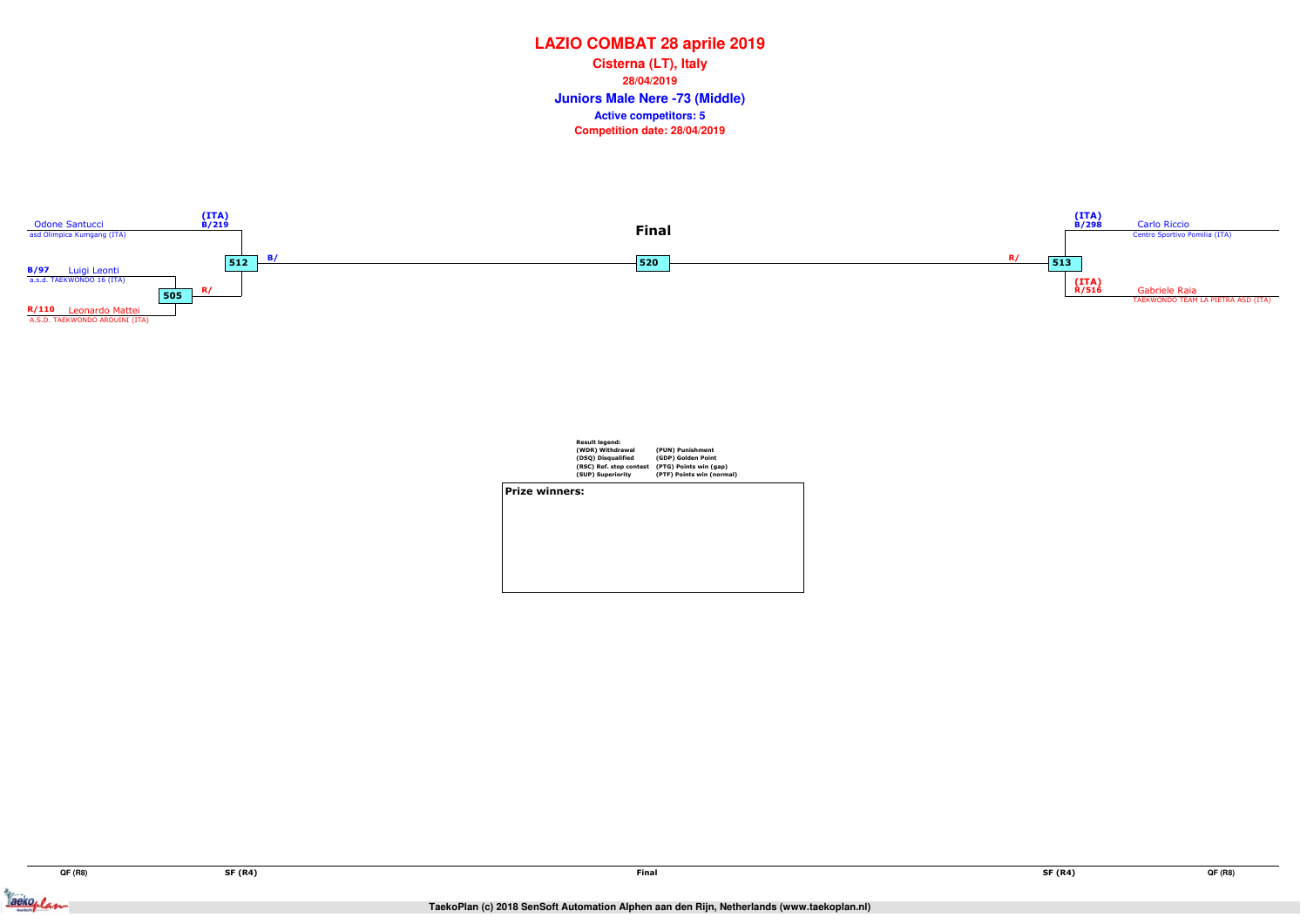Jackeplan



|                | <b>Result legend:</b><br>(WDR) Withdrawal<br>(DSQ) Disqualified<br>(RSC) Ref. stop contest<br>(SUP) Superiority | (PUN) Punishment<br>(GDP) Golden Point<br>(PTG) Points win (gap)<br>(PTF) Points win (normal) |  |
|----------------|-----------------------------------------------------------------------------------------------------------------|-----------------------------------------------------------------------------------------------|--|
| Prize winners: |                                                                                                                 |                                                                                               |  |
|                |                                                                                                                 |                                                                                               |  |
|                |                                                                                                                 |                                                                                               |  |
|                |                                                                                                                 |                                                                                               |  |
|                |                                                                                                                 |                                                                                               |  |
|                |                                                                                                                 |                                                                                               |  |

## **LAZIO COMBAT 28 aprile 2019**

**Juniors Male Nere +78 (Heavy) Cisterna (LT), Italy28/04/2019Competition date: 28/04/2019 Active competitors: 4**

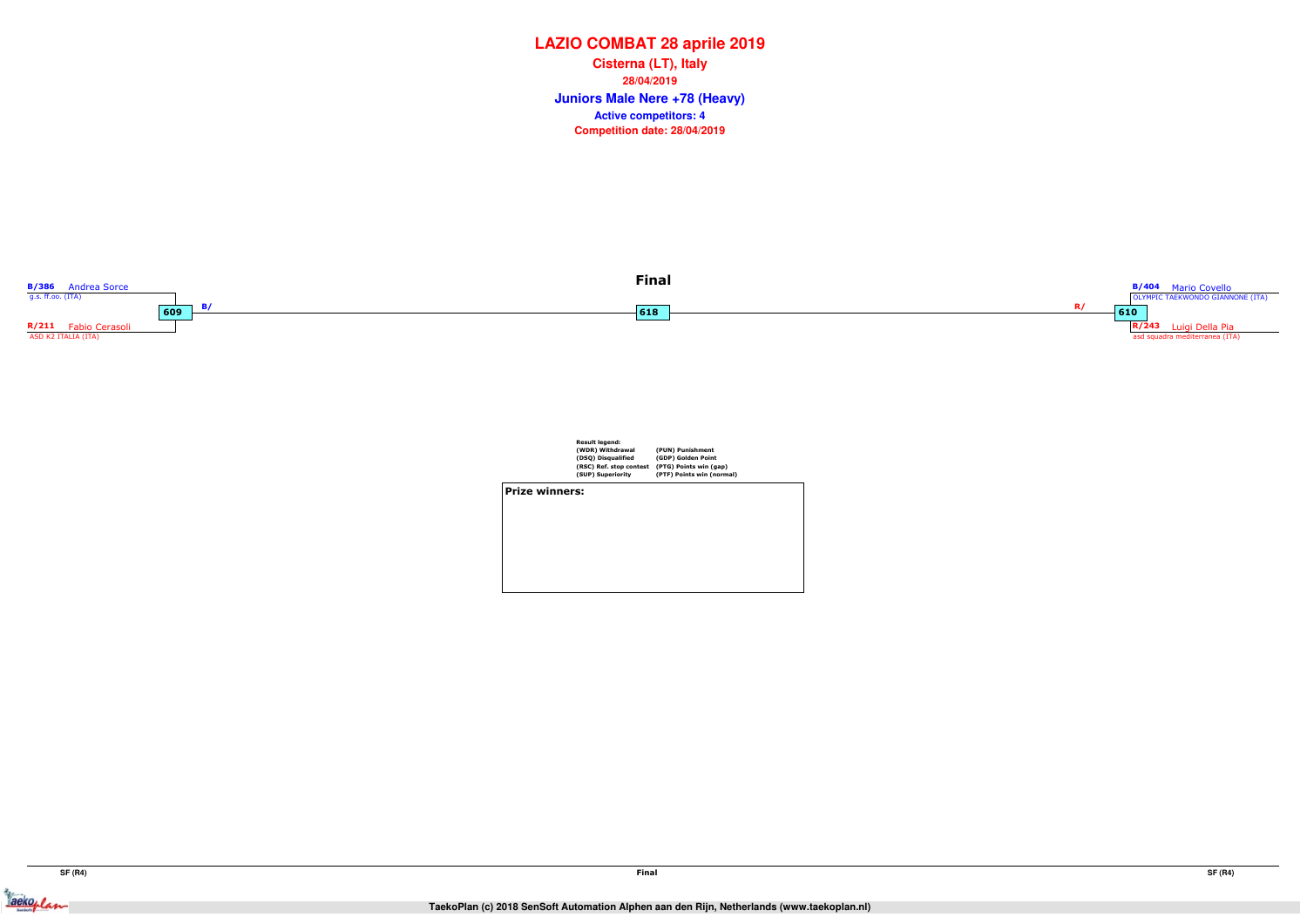Jackeplan



| <b>Result legend:</b><br>(WDR) Withdrawal<br>(DSQ) Disqualified<br>(SUP) Superiority | (PUN) Punishment<br>(GDP) Golden Point<br>(PTG) Points win (gap)<br>(PTF) Points win (normal) |                         |
|--------------------------------------------------------------------------------------|-----------------------------------------------------------------------------------------------|-------------------------|
| <b>Prize winners:</b>                                                                |                                                                                               |                         |
|                                                                                      |                                                                                               |                         |
|                                                                                      |                                                                                               |                         |
|                                                                                      |                                                                                               |                         |
|                                                                                      |                                                                                               |                         |
|                                                                                      |                                                                                               |                         |
|                                                                                      |                                                                                               | (RSC) Ref. stop contest |

## **LAZIO COMBAT 28 aprile 2019**

**Juniors Female Nere -44 (Fly) Cisterna (LT), Italy28/04/2019Competition date: 28/04/2019 Active competitors: 4**

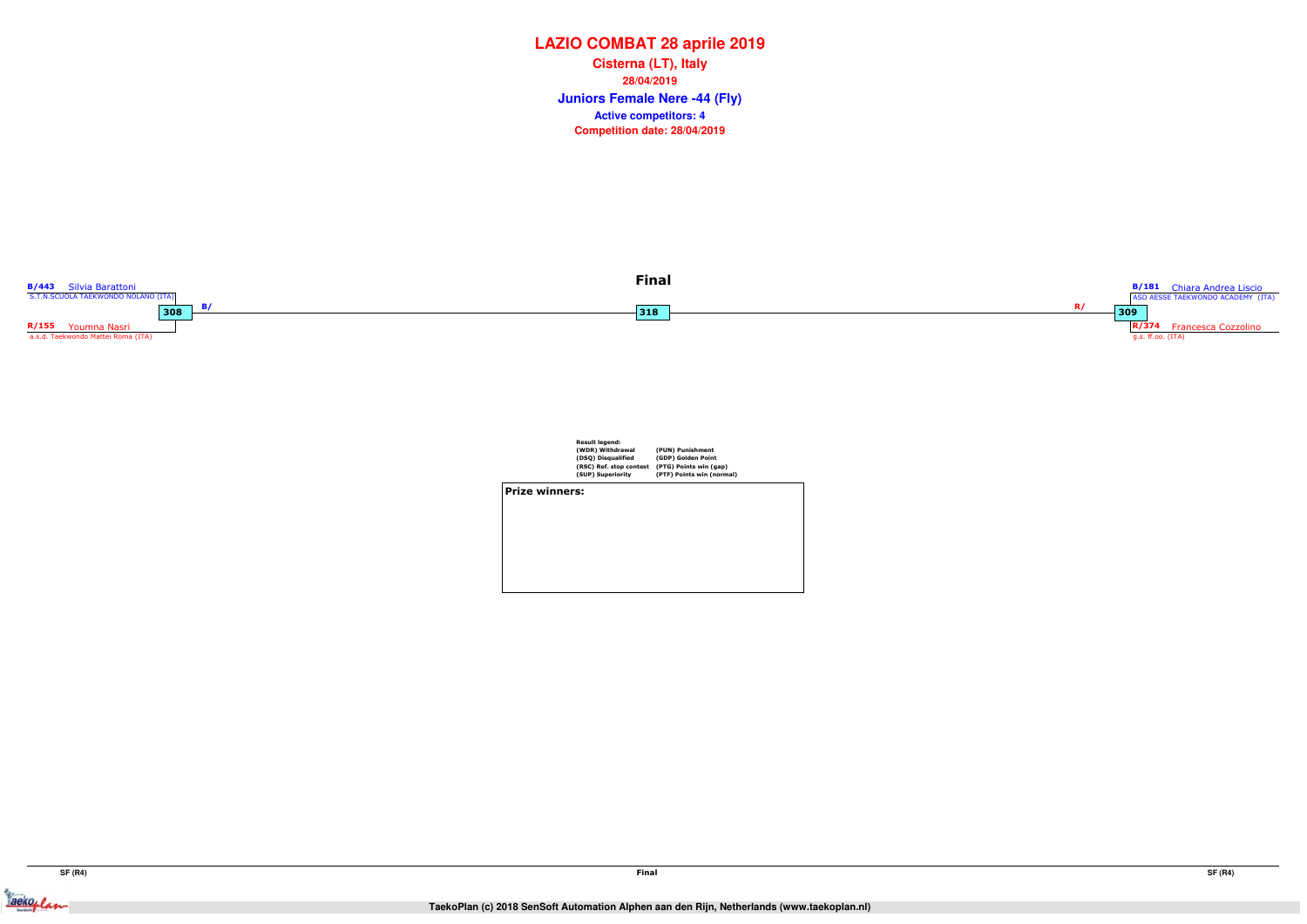| <b>Result legend:</b>   |           |
|-------------------------|-----------|
| (WDR) Withdrawal        | (PUN)     |
| (DSQ) Disqualified      | (GDP)     |
| (RSC) Ref. stop contest | $(PTG)$ I |
| (SUP) Superiority       | (PTF)P    |

(PUN) Punishment (GDP) Golden Point (PTG) Points win (gap) (PTF) Points win (normal)

Prize winners:



# **LAZIO COMBAT 28 aprile 2019**

**Juniors Female Nere -46 (Bantam) Cisterna (LT), Italy28/04/2019Competition date: 28/04/2019 Active competitors: 2**

|  | <b>B/350</b> Even Ciampa |  |
|--|--------------------------|--|
|  | FUTURAMA CLUB (ITA)      |  |

 $\overline{114}$ 

R/321 Alessandra Manzoni<br>Centro Tkd Pezzolla (Lazio) (ITA)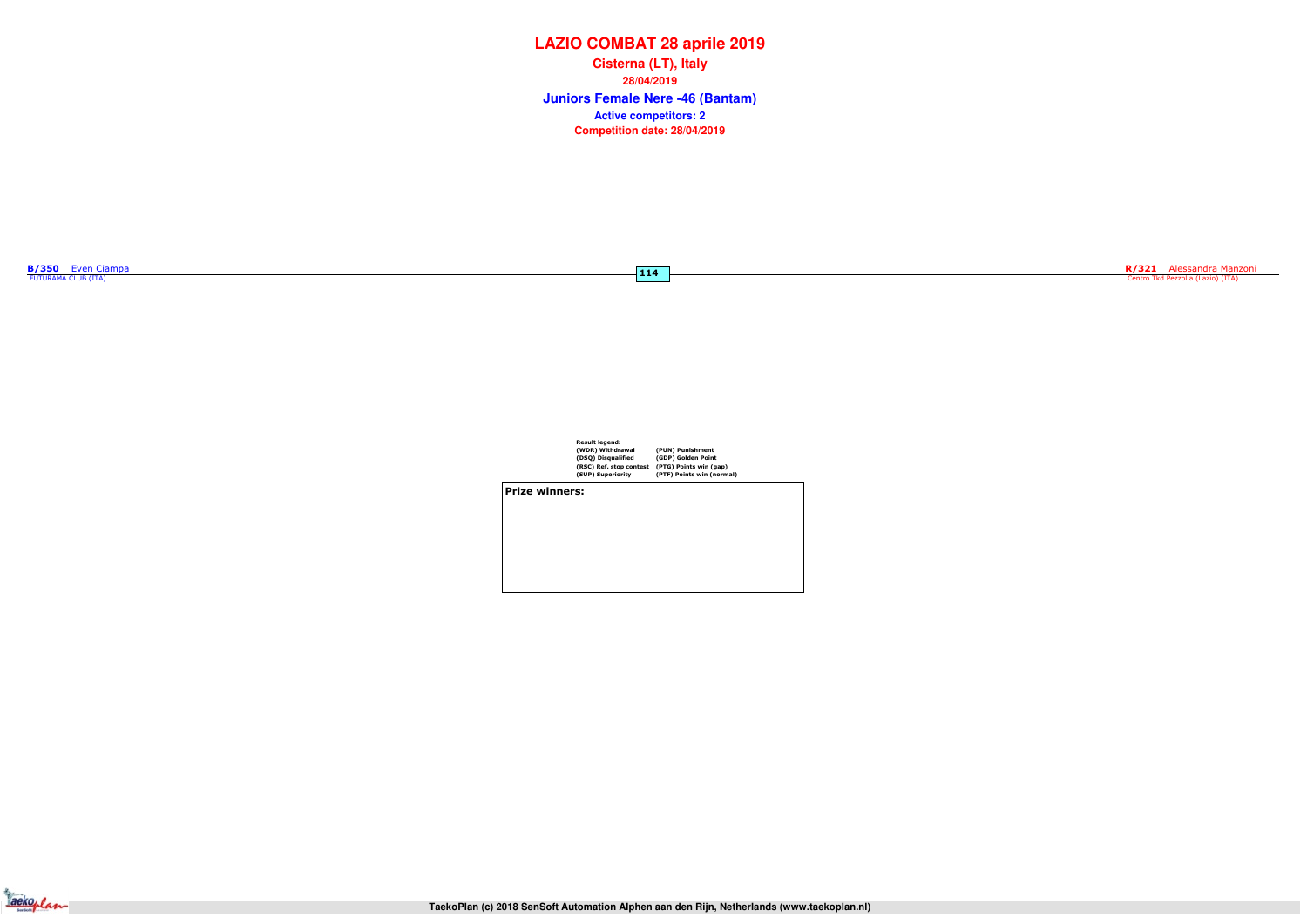Jackeplan





|                | <b>Result legend:</b><br>(WDR) Withdrawal<br>(DSQ) Disqualified<br>(RSC) Ref. stop contest<br>(SUP) Superiority | (PUN) Punishment<br>(GDP) Golden Point<br>(PTG) Points win (gap)<br>(PTF) Points win (normal) |  |
|----------------|-----------------------------------------------------------------------------------------------------------------|-----------------------------------------------------------------------------------------------|--|
| Prize winners: |                                                                                                                 |                                                                                               |  |
|                |                                                                                                                 |                                                                                               |  |
|                |                                                                                                                 |                                                                                               |  |
|                |                                                                                                                 |                                                                                               |  |
|                |                                                                                                                 |                                                                                               |  |
|                |                                                                                                                 |                                                                                               |  |
|                |                                                                                                                 |                                                                                               |  |

## **LAZIO COMBAT 28 aprile 2019**

**Juniors Female Nere -49 (Feather) Cisterna (LT), Italy28/04/2019Competition date: 28/04/2019 Active competitors: 6**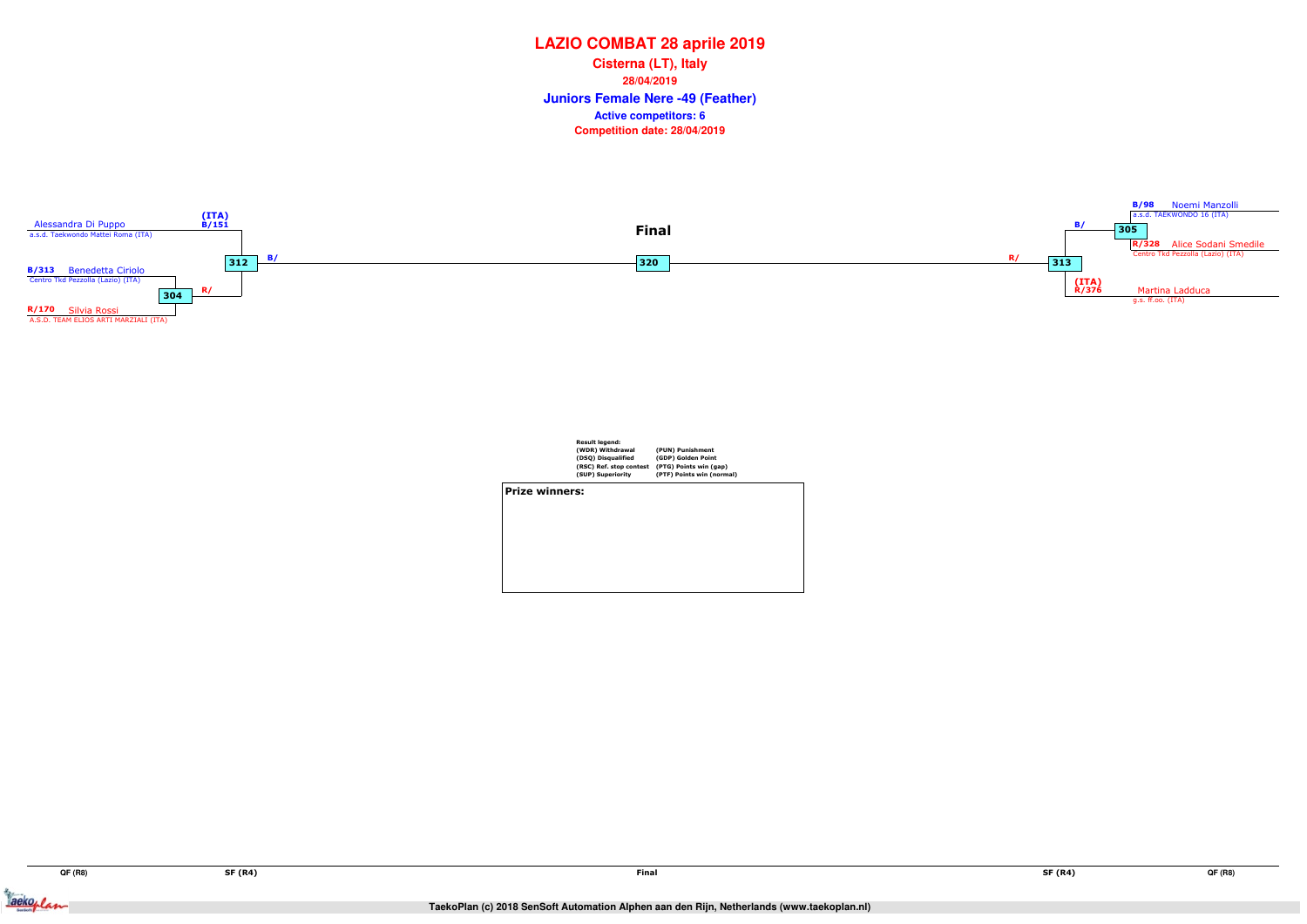Jackeplan





|                | <b>Result legend:</b>   |                           |  |
|----------------|-------------------------|---------------------------|--|
|                | (WDR) Withdrawal        | (PUN) Punishment          |  |
|                | (DSQ) Disqualified      | (GDP) Golden Point        |  |
|                | (RSC) Ref. stop contest | (PTG) Points win (gap)    |  |
|                | (SUP) Superiority       | (PTF) Points win (normal) |  |
| Prize winners: |                         |                           |  |
|                |                         |                           |  |
|                |                         |                           |  |
|                |                         |                           |  |
|                |                         |                           |  |
|                |                         |                           |  |
|                |                         |                           |  |
|                |                         |                           |  |
|                |                         |                           |  |
|                |                         |                           |  |

## **LAZIO COMBAT 28 aprile 2019**

**Juniors Female Nere -52 (Light) Cisterna (LT), Italy28/04/2019Competition date: 28/04/2019 Active competitors: 3**

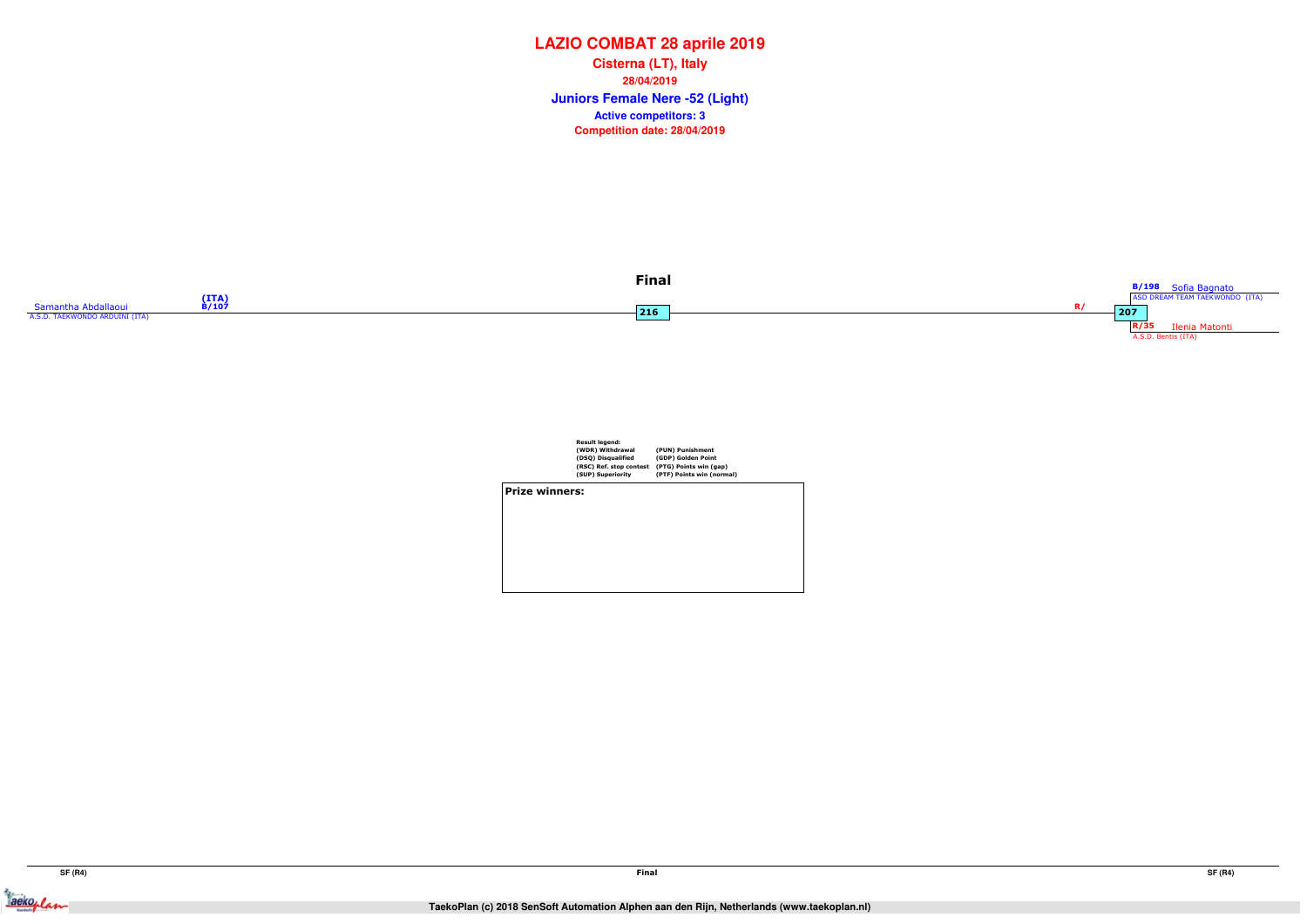Jackeplan



|                       | <b>Result legend:</b><br>(WDR) Withdrawal<br>(DSQ) Disqualified<br>(RSC) Ref. stop contest<br>(SUP) Superiority | (PUN) Punishment<br>(GDP) Golden Point<br>(PTG) Points win (gap)<br>(PTF) Points win (normal) |
|-----------------------|-----------------------------------------------------------------------------------------------------------------|-----------------------------------------------------------------------------------------------|
| <b>Prize winners:</b> |                                                                                                                 |                                                                                               |
|                       |                                                                                                                 |                                                                                               |

## **LAZIO COMBAT 28 aprile 2019**

**Juniors Female Nere -55 (Welter) Cisterna (LT), Italy28/04/2019Competition date: 28/04/2019 Active competitors: 5**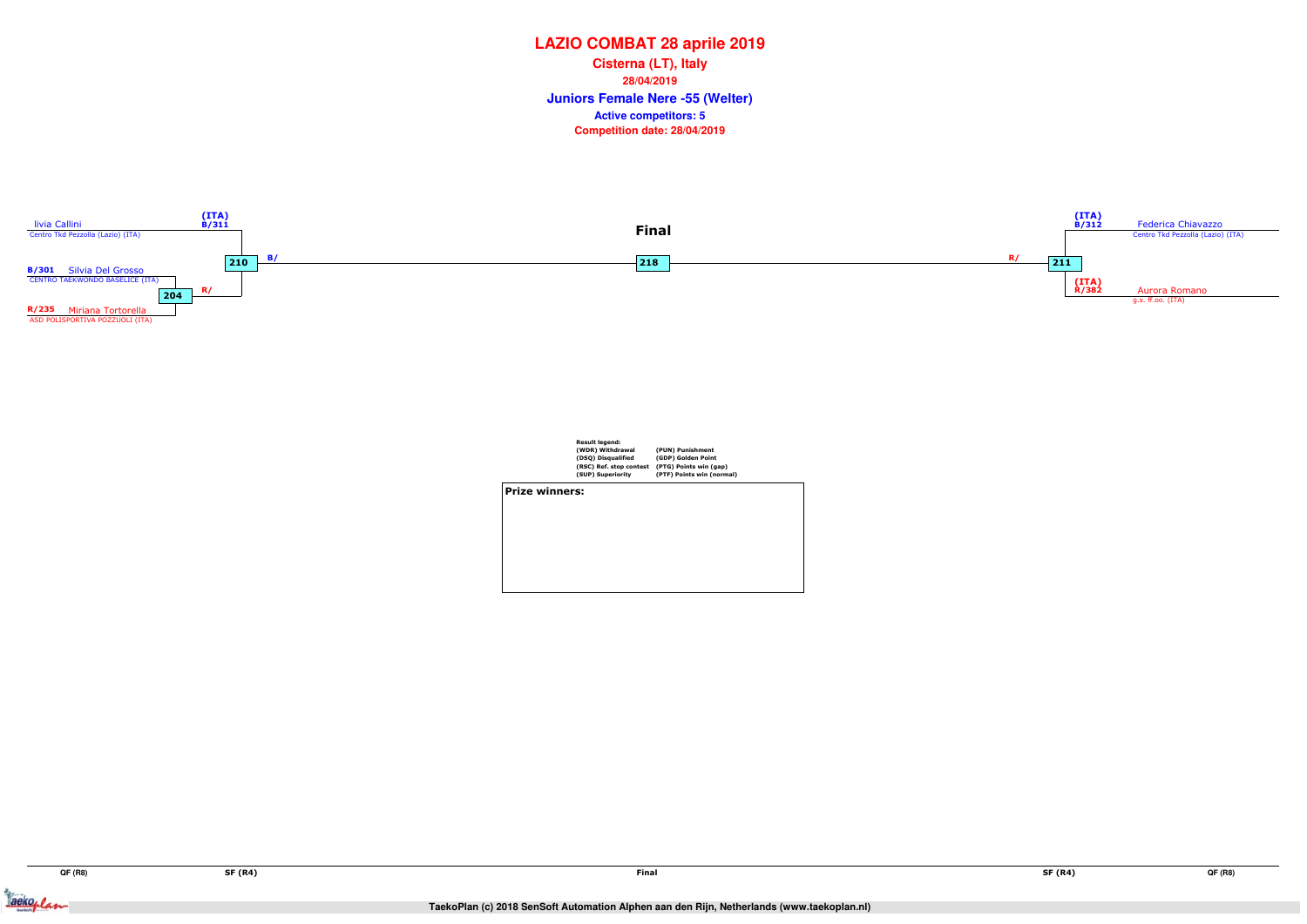Jackeylan



|                       | <b>Result legend:</b><br>(WDR) Withdrawal<br>(DSQ) Disqualified<br>(RSC) Ref. stop contest<br>(SUP) Superiority | (PUN) Punishment<br>(GDP) Golden Point<br>(PTG) Points win (gap)<br>(PTF) Points win (normal) |
|-----------------------|-----------------------------------------------------------------------------------------------------------------|-----------------------------------------------------------------------------------------------|
| <b>Prize winners:</b> |                                                                                                                 |                                                                                               |
|                       |                                                                                                                 |                                                                                               |
|                       |                                                                                                                 |                                                                                               |
|                       |                                                                                                                 |                                                                                               |
|                       |                                                                                                                 |                                                                                               |
|                       |                                                                                                                 |                                                                                               |

## **LAZIO COMBAT 28 aprile 2019**

**Juniors Female Nere -59 (Light Middle) Cisterna (LT), Italy28/04/2019Competition date: 28/04/2019 Active competitors: 5**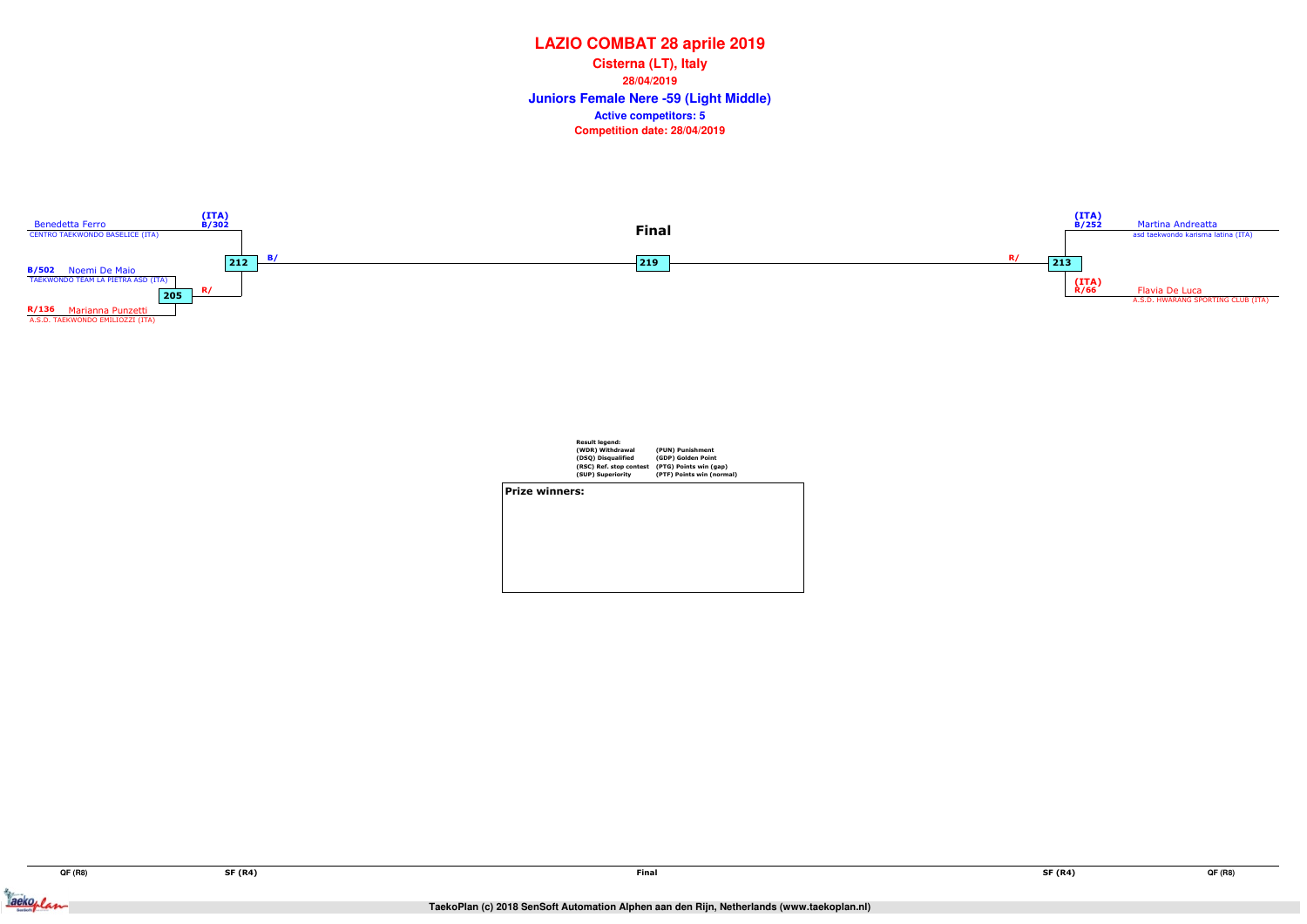| B/410 | Claudia Mazzotta                 |  |
|-------|----------------------------------|--|
|       | OLYMPIC TAEKWONDO GIANNONE (ITA) |  |

 $-315$ 

| <b>Result legend:</b>   |                           |
|-------------------------|---------------------------|
| (WDR) Withdrawal        | (PUN) Punishment          |
| (DSQ) Disqualified      | (GDP) Golden Point        |
| (RSC) Ref. stop contest | (PTG) Points win (gap)    |
| (SUP) Superiority       | (PTF) Points win (normal) |
|                         |                           |

Prize winners:



# **LAZIO COMBAT 28 aprile 2019**

**Juniors Female Nere -63 (Middle) Cisterna (LT), Italy28/04/2019Competition date: 28/04/2019 Active competitors: 2**

R/212 Elena Dandrea